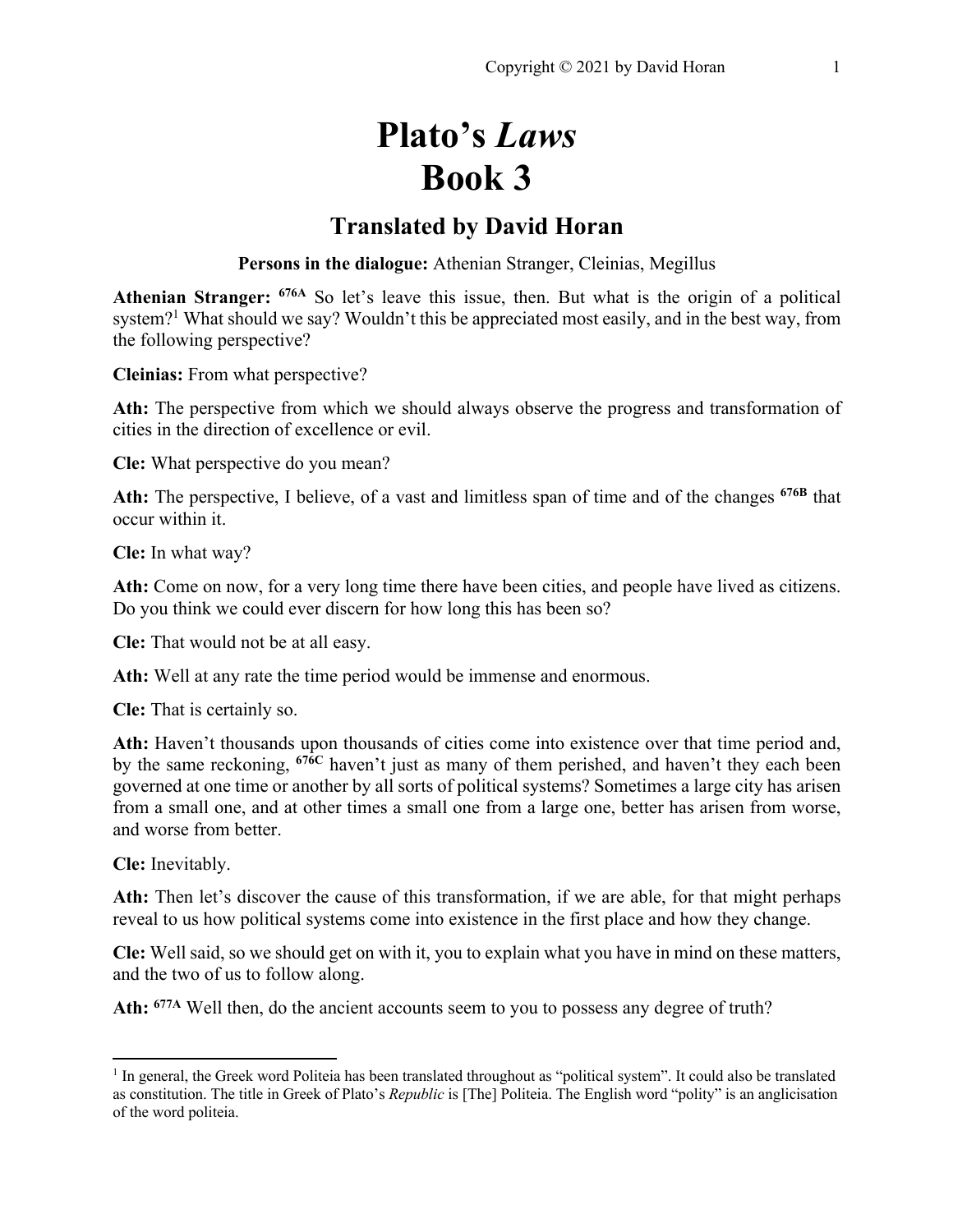**Cle:** Which ones?

**Ath:** Those saying that humanity has been destroyed many times by floods, plagues, and lots of other disasters, after which only a small remnant of the human race was left.

**Cle:** Yes indeed, everyone finds a story like this convincing.

Ath: Come on then, let's think about one of these many destructions, the one that happened once because of the flood.2

**Cle:** What line of thought do you want us to pursue?

**Ath: 677B** That those who escaped the destruction at the time would almost all be mountain dwelling shepherds, I presume; little embers of the human race, surviving among the high mountain peaks.

**Cle:** Of course.

**Ath:** And indeed, men like this, necessarily, lack experience in the other skills, and especially in the devices employed against one another by city dwellers to further their greed and ambition and any other foul deeds they decide to inflict on one another.

**Cle:** Quite likely.

**Ath: 677C** Now, may we assume that the cities situated on the plains or by the sea were destroyed totally at the time.

**Cle:** We may.

**Ath:** Wouldn't all their tools be destroyed too, and if some significant skill in the realm of politics or any other branch of wisdom had been discovered, shall we say that all these also disappeared at the time? For, best of men, if these inventions had remained, all the while, as undisturbed as they are now, how would anything new ever have been discovered?

**Cle: 677D** This means that for countless ages these matters were unknown to people at that time, but in the past thousand or two thousand years, some have been revealed to Daedalus, others to Orpheus or Palamedes, matters musical to Marsyas and Olympus, the lyre to Amphion, and lots of other matters to various others, all, so to speak, just yesterday or the day before. 3

**Ath:** It's good of you, Cleinias, to omit mention of your acquaintance who was, literally, a man of just yesterday.

**Cle:** You mean Epimenides, don't you?4

<sup>&</sup>lt;sup>2</sup> This is "the flood in the age of Deucalion" (Apol. I.vii.2), a Greek version of the Great Flood. Deucalion and his wife Pyrhha, whose ark came to rest on Mount Parnassus, were the only survivors.

<sup>3</sup> Daedalus, an inventor, master-craftsman, and the inventor of images constructed the Labyrinth, (Apol. III.xv.8). Orpheus founded the mysteries of Dionysus (Apol. I.iii.2). His singing charmed the whole of nature. Palamedes was credited with inventing, "number and calculation" (*Rep.* VII 522c-d), writing, weights and measures, and military tactics. Marsyas and Olympus were both musicians who played the double-pipe (aulos). Amphion was a brilliant lyre player.

<sup>4</sup> See *Laws* Book I.642D-E. Epimenides was a Cretan wise man about whom there were many legends and miraculous tales.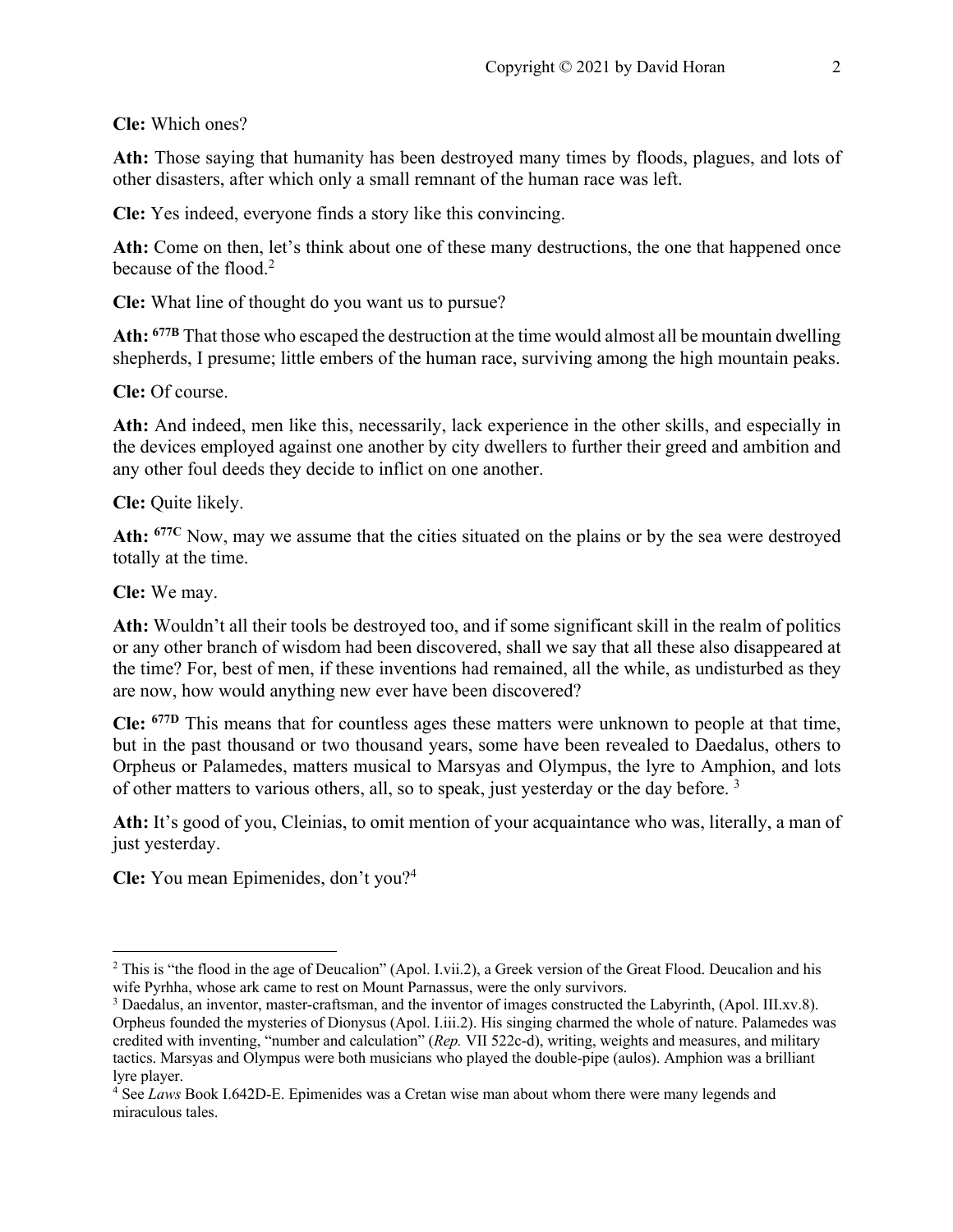**Ath:** Yes, the very man. Indeed he far surpassed every one of you with his invention, my friend. Hesiod had an intuition about it<sup>5</sup>, in theory, long before, but this man realised it, in action, as you people say.

**Cle:** Yes, that's what we say.

**Ath:** Should we say that the situation for the human race, after the destruction occurred, was as follows? In spite of the terrible and widespread desolation there was still a vast expanse of available land, and although most other living creatures had disappeared, some herds of cattle, and perhaps some goats, happened to survive, and these initially provided **678A** some meagre sustenance at the time.

**Cle:** Indeed.

**Ath:** Now our present argument has dealt with cities, political systems and legislation. Do you think there would, in any sense, have been any memory of these at all?

**Cle:** Not at all.

**Ath:** Now, it is from those people, living under such circumstances, isn't it, that everything we have nowadays, has arisen: our cities, our political systems, our skills and our laws, a lot of degeneracy and a great deal of excellence too?

**Cle:** How do you mean?

**Ath: 678B** Do we imagine, my good man, that the people of that time, with no experience of all the good associated with city life, or the many evils either, were ever completely excellent or completely evil?

**Cle:** A good question, yes, we now understand the point you are making.

**Ath:** But with the passage of time, and the multiplication of our race, everything eventually came to be as everything is now.

**Cle:** Correct*.*

Ath: But this, in all likelihood did not happen suddenly, but gradually over an enormous span of time.

**Cle: 678C** Most likely indeed.

**Ath:** Yes, for they were all, I imagine, haunted still by the fear of coming down from the high places to the plains.

**Cle:** Of course.

**Ath:** Now although they were always glad to see one another in those days, because there were so few of them, any means of transportation, by land or by sea, to visit one another had, for the most part, all perished, so to speak, along with the relevant skills. So I don't think they found it at all easy to get together. For iron and bronze **678D** and all other metals had disappeared in the flood, and there were no means at all of extracting such materials from the earth, and consequently, there was

<sup>5</sup> *Works and Days* 40ff. Hesiod's allusion to the "great virtue in mallow and asphodel" is supposed to have suggested to Epimenides his "inventions" of a herbal concoction or "elixir of life". Bury, Loeb 169.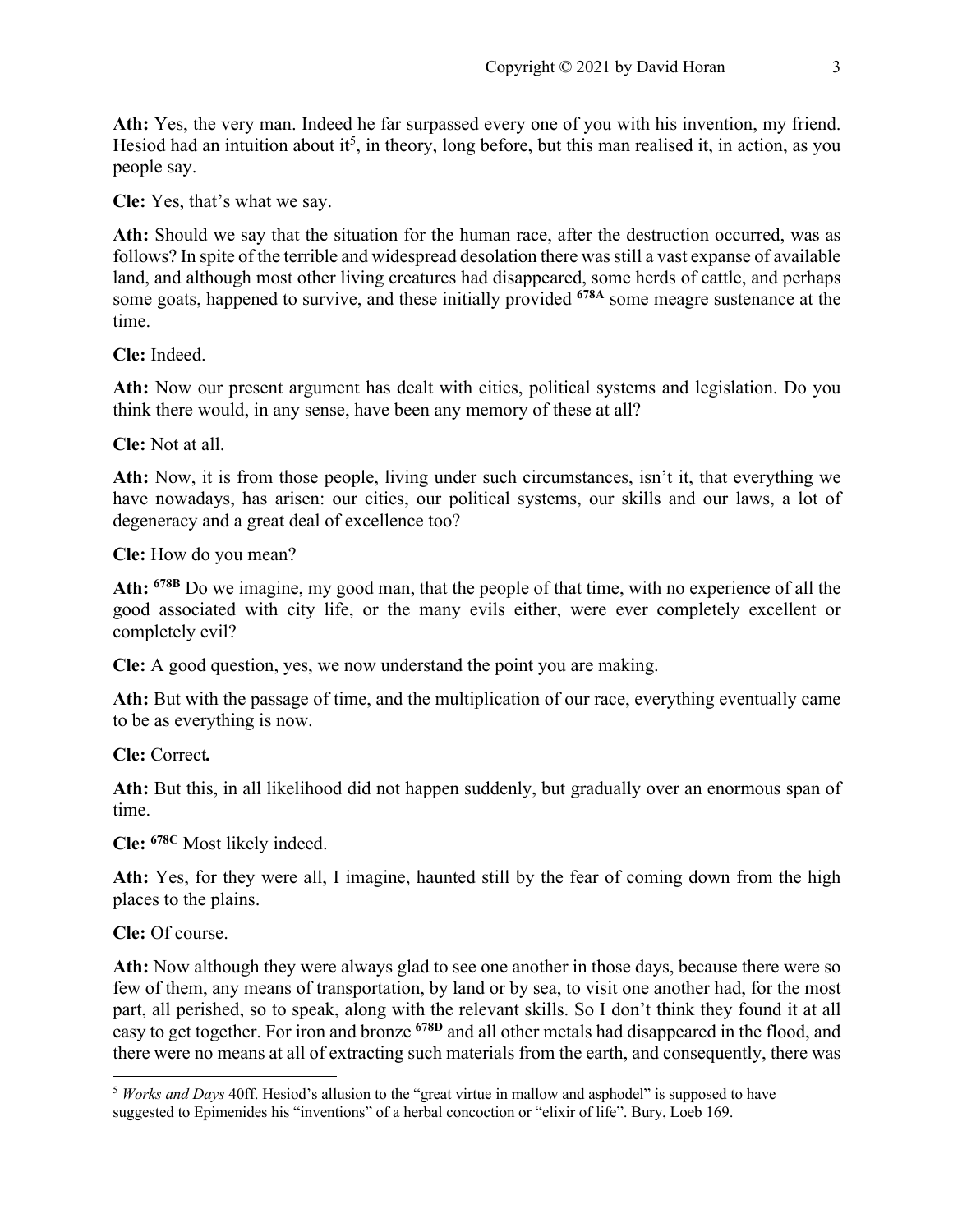a shortage of timber. Indeed any tools that had survived in the mountains were quickly worn out and disappeared, never to reappear until the skill of working with metal had been restored to humanity.

**Cle:** Indeed, how could they have tools?

Ath: How many generations later do you think this happened?

**Cle: 678E** Very many, of course.

Ath: And wouldn't any skills that required iron and bronze, and anything of that sort, also have disappeared for the same amount of time or even longer?

**Cle:** Indeed.

**Ath:** Then civil strife and warfare too, disappeared at the time, for a variety of reasons.

**Cle:** How so?

**Ath:** In the first place, they were kind, and had a friendly disposition towards one another because of their isolation, and what's more, food was not a matter of contention for them. **679A** For there was no shortage of pastureland except perhaps in some cases, initially, and most of them lived off this at the time. Indeed they were not at all lacking in milk or in meat and they provided plenty more wholesome food for themselves by hunting. And indeed, they were quite well off for clothing, bedding, dwellings, and vessels for cooking and for other purposes. For the skills that involve moulding and weaving do not require any iron, and God gave both these skills to humanity to provide all **679B** these necessities, so that whenever the human race faced a challenge of this sort it would still be able to develop and progress.

Now under such circumstances they were not especially poor, nor did poverty force them into conflict with themselves. Yet they could never become wealthy either, in the absence of gold and silver, which they did not have then. Now the noblest characters of all generally arise in a society in which neither poverty nor riches reside, since violence **679C** and injustice, rivalry and jealousy find no place there. Because of all this and because of their so-called simple-mindedness too, they were good people. Indeed such was their simple-mindedness that whenever they heard something described as noble or as base, they took this to be the very truth, and they believed what was said. For unlike people nowadays, none of them knew how to use wisdom in order to suspect falsehood. So they took what is said about the gods and humanity to be true, and they lived in accordance with what is said. Consequently they were, in every respect, the sort of people we have been describing.

**Cle:** Well I agree with you on this anyway, and so does this man here.

**Ath: 679D** Shouldn't we say that the many generations who lived in this way were bound to be less skilled, and have less understanding of skills, in general, than people born before the flood, or people nowadays, especially the military skills practised nowadays in land battles, or on the open seas or indeed in the city itself, where they are called law suits and civil factions, which contrive by word and deed **679E** to inflict mutual harm and injustice by every possible means? Weren't they simpler, more courageous people, more sound-minded too, and altogether more just? And we have already explained the cause of all this.

**Cle:** That's right.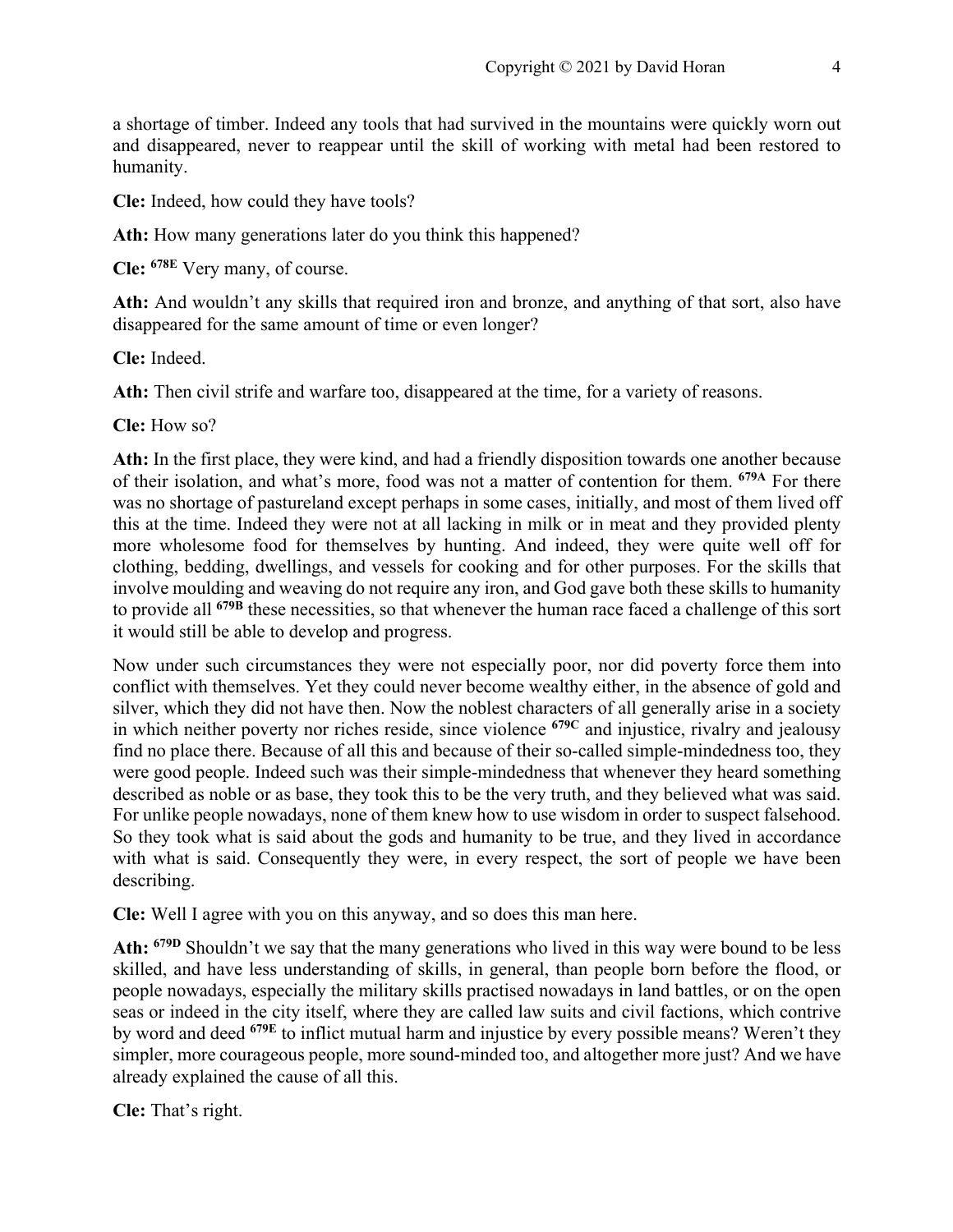**Ath:** Now whatever we have said, and anything we will say next as a consequence, all has a purpose. We want to appreciate what need the people of that era had for laws,<sup>68OA</sup> and who their lawmaker was.

**Cle:** Yes, you put that very well.

**Ath:** Wasn't it the case that they had no need of lawgivers, in that age, nor indeed was anything of this sort likely to arise then? For people born during that part of the cycle did not yet even possess the art of writing, they lived, rather, in accordance with custom and the so-called laws of their forefathers.

**Cle:** Quite likely.

Ath: And yet, this already constitutes some manner of political system.

**Cle:** What manner?

**Ath: 680B** The political system of that era, which is still prevalent nowadays among the Greeks and the barbarians too, is what everyone, I believe, calls a dynasty.<sup>6</sup> Homer says that this system constituted the domestic arrangement of the Cyclopes, and he says: "These people have no institutions, no meetings for counsels; rather they make their habitations in caverns hollowed among the peaks of the high mountains, and each one is the law for his own wives and children, and cares nothing about the others."7

**Cle:** It seems that this poet of yours was quite charming. In fact we have also studied other verses of his which were most sophisticated, not many though, since we Cretans are not much in the habit of using foreign poetry.

**Megillus:** As for ourselves in Sparta, we do use Homer, and he seems superior to other poets of this sort, even though the way of life he generally describes is more **680D** Ionian8 than Spartan. But just now he seems to support your argument, when his story attributes the ancient system of these fellows to their wildness.

**Ath:** Yes, he does provide support, and we may use him as evidence indicating that political systems of this sort do arise, on occasion.

**Cle:** Good.

Ath: Don't these originate from the people who were dispersed into single family units or clans due to the difficulty during the destructions? **680E** Under such systems, doesn't the eldest person exercise authority because authority originates from the father and mother, whom they follow like birds? Don't they form a single flock, living under paternal law, and a kingship that is the most just kingship of all?

**Cle:** Very much so.

<sup>6</sup> Dynasty (*dunasteia*) here means power, lordship, sovereignty.

<sup>7</sup> Odyssey IX, 112 ff, Lattimore translation. Homer is describing the political system of the Cyclopes who were giants with a single eye in their foreheads.

 $8$  Ionia (adjective: Ionian), where Homer is thought to have come from, refers to the west coast and islands of Asia Minor (modern-day Turkey) colonized by refugees from the Greek mainland. The Spartans lived on mainland Greece in the Peloponnese and were of Dorian stock.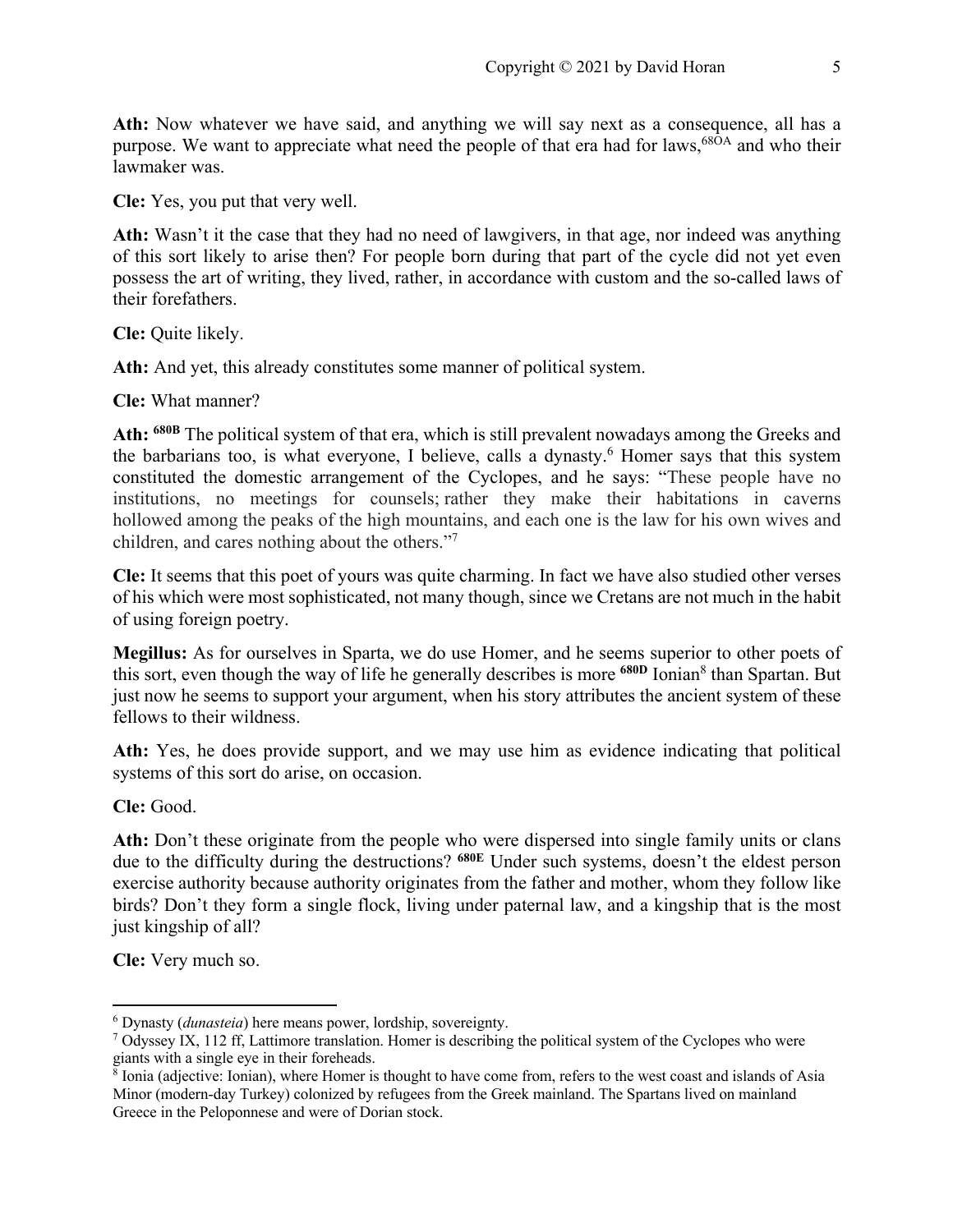**Ath:** After all this, they come together in larger numbers, thus forming cities. They take to farming, at first in the foothills, **681A** building enclosures surrounded by dry stone walls to provide a defence against wild animals, and they construct a single large common dwelling place.

**Cle:** Yes, that's likely to be how all this happens.

**Ath:** There is something else that is likely too.

**Cle:** What?

**Ath:** These dwelling places grew in size out of the lesser units that were there initially. Each of the small units arrived, clan by clan, with its own ruling elder, and its own particular customs, **681B** because of the fact that they had dwelled apart from one another. Since those who begot and reared them were different in each case, the customs they adopted concerning the gods and themselves were different too. They were more orderly when they had more orderly ancestors, and more courageous when they had more courageous ones. So, as we were saying, each group arrived into the larger unit having its own particular laws, and accordingly each imposed its own preferences upon their children and their children's children.

**Cle:** Yes, it's inevitable.

**Ath: 681C** And it is also inevitable, I presume, that each group would favour its own laws over the laws of others.

**Cle:** Quite so.

**Ath:** It seems then, that we have somehow, unwittingly, made a foray into the origins of legislation.

**Cle:** It does indeed.

**Ath:** In any case, what's needed next is for these groups that have come together, to choose some representative from among their number who will review all of the regulations. Whatever regulations they most favour for common use, they will present openly, and put them forward for adoption by the various leaders and chiefs of the people, who are, in a sense, their kings. **681D** The representatives themselves will be called lawgivers, and once they have put rulers in place, and thus formed an aristocracy,<sup>9</sup> or indeed a kingship, instead of the dynasties, they will, themselves, live under this transformed political system.

**Cle:** Yes, that's what would happen next, albeit gradually.

**Ath:** Well let's go on to speak of a third sort of political system that arises. In this system, all forms of political systems and of cities too, converge together, and all sorts of things happen to them.

**Cle:** What sort is this?

<sup>9</sup> *Aristokratia*, the rule of the *aristos¸* the best, the most excellent.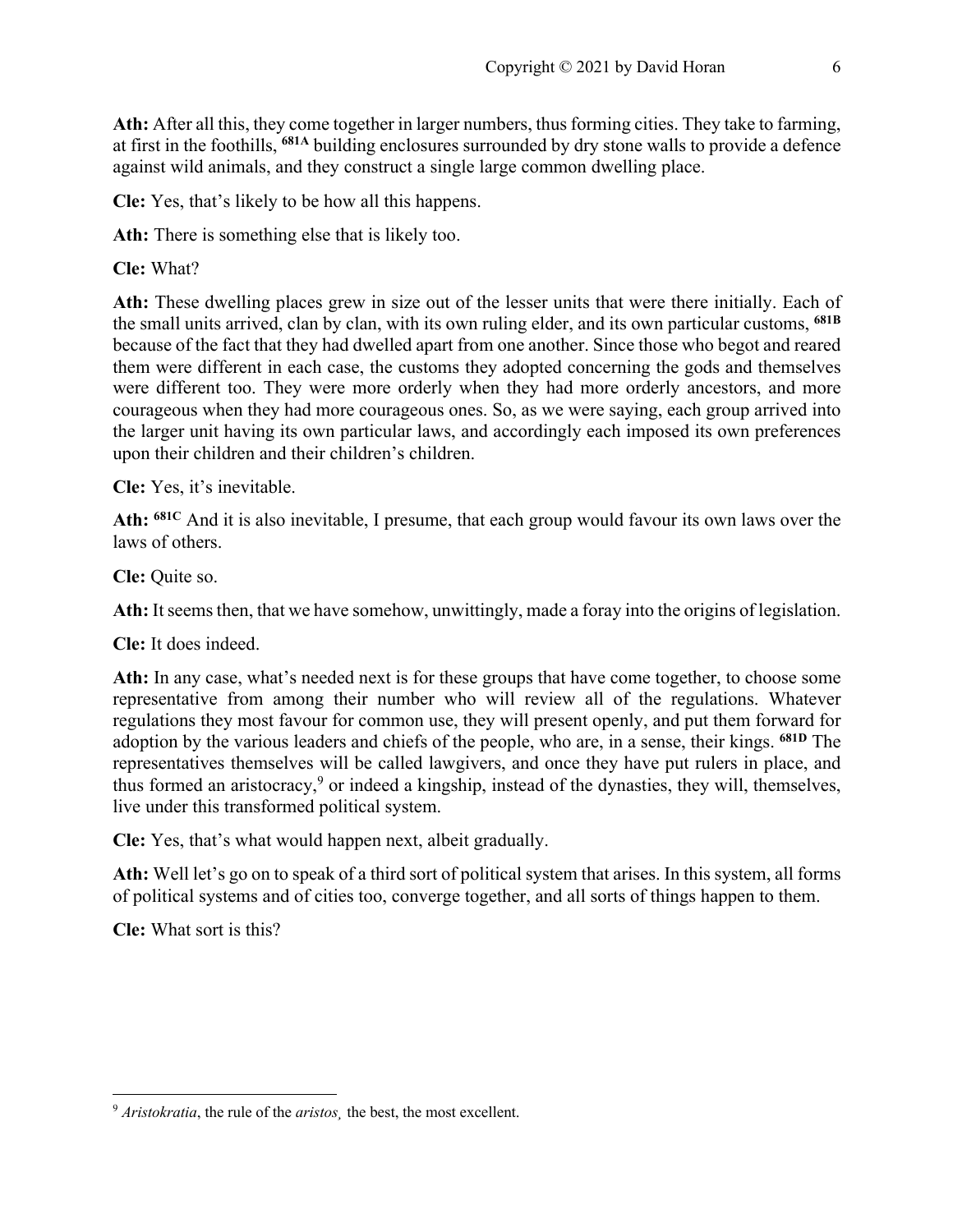**Ath: 681E** The one that Homer too indicated as coming after the second, when he said that the third sort arose as follows: "He founded Dardania", he says, I believe, "since there was yet no sacred Ilium made a city in the plain to be a centre of peoples, but they lived yet in the foothills of Ida."10

**682A** Yes, these lines that he speaks, and the others about the Cyclopes too, are in accord somehow with God and with nature. For the poetical folk, being inspired when they are singing are also, indeed, divine and in the company of some Graces and Muses<sup>11</sup> they often lay hold of a true version of events.

**Cle:** Yes, very much so.

Ath: Let's delve further into the story that is engaging us now, since it may, perhaps, indicate something relevant to our overall purpose. Shouldn't we do so?

**Cle: 682B** Yes indeed.

**Ath:** Ilium was founded, we maintain, when they moved down from the high places to a vast and beautiful plain. It was situated on a low ridge that had numerous rivers coming down from Mount Ida.

**Cle:** Yes, so they say.

Ath: Don't we think that this happened many years after the deluge?

**Cle:** Yes, it must have been many years later.

**Ath:** At any rate, they were, it seems, strangely forgetful of the disaster we are speaking of, **682C** since they located their city in this way, below numerous rivers flowing down from the high places, and put their trust in some ridges of no great height.

**Cle:** It is obvious then, that they were separated from the disaster by an enormous interval of time.

Ath: And many other cities, I imagine, had already been founded by then, as the human race increased in numbers.

**Cle:** Indeed.

**Ath:** These presumably waged war against Ilium and they probably did so by sea since, by then, they were all taking to the sea, fearlessly.

**Cle: 682D** Apparently.

Ath: And after a ten year wait, the Achaeans<sup>12</sup> sacked Troy.

**Cle:** They certainly did.

 $10$  Iliad XX, 216 ff. Lattimore translation. "He" refers to Dardanos, an ancestor of the Trojan kings who ruled the entire Troad. His grandson, Tros, gave his name to Troy and the Trojans. Ilium, more commonly known as Troy, is near the southern entrance to the Hellespont. Mount Ida is southeast of Troy.

<sup>&</sup>lt;sup>11</sup> The Graces personify beauty, charm and grace. The Muses, daughter of Zeus and Mnemosyne (Memory), inspire poets and grant them the gift of song.

<sup>&</sup>lt;sup>12</sup> In Homer's *Iliad* the Greeks who fought at Troy are referred to as Achaeans, Danaans and Argives.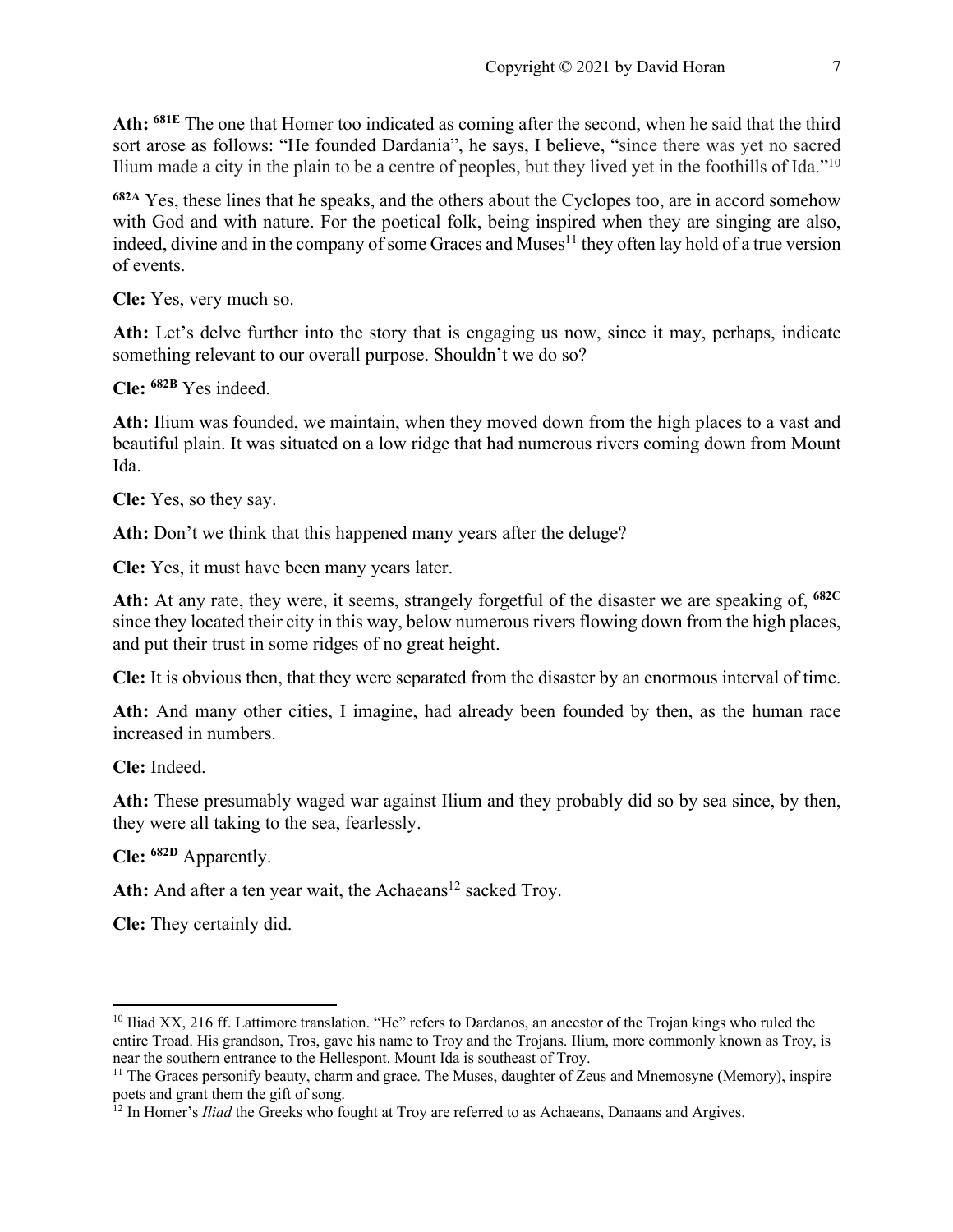Ath: Now, during this ten year period when Ilium was under siege,<sup>13</sup> matters unfolded very badly for the various besiegers in their own countries because of rebellion on the part of the younger generation. And when the combatants got back to their own cities and homes, the young did not receive them in a noble and just manner, and **682E** so there was death, slaughter and exile on a huge scale. Those who had been expelled came back again under a changed name, being called Dorians rather than Achaeans, after Dorieus<sup>14</sup> who had gathered the exiles together at the time. And you Spartans tell the story of all the events that happened after this, and you describe them in detail.

#### **Meg:** Indeed.

**Ath:** Well, as if by divine intervention, we have now arrived back again at the very point from which we digressed in the early stages of our discussion about laws,<sup>15</sup> when we came across the subject of music and drunkenness. And our argument is letting us come to grips with it, so to speak, for it has come around to the establishment of Sparta **683A** herself, and you maintain that Sparta was established correctly, as was Crete, which has kindred laws.<sup>16</sup> So, we have now gained this much advantage from the wandering course of our argument, as we deal with various political systems and settlements: in the settlements we have seen a first, second and third city,  $17$  succeeding one another, we believe, over some immense span of time. And now this fourth city, or nation if you prefer, has arrived; it was once in the process of being founded, and has now been founded. **683B** Now perhaps we might be able to understand, from all this, what has been properly founded and what has not, what sort of laws save those that are saved, or ruin those that are ruined, and what sort of changes, in what respects, would produce a happy city. If we can do so, dear Megillus and Cleinias, then we should state all this, once more, as if we were starting all over again, unless we find some fault with the earlier arguments.

**Meg:** Well stranger, if some god were to promise us that, in return for making a second attempt **683C** at the enquiry into legislation, we would hear arguments that are no worse and no shorter than what has just been presented, I for one would willingly go far to hear it, and this day would seem short to me, even though it is almost the summer solstice when the god turns summer days towards winter.

Ath: It seems we should conduct an enquiry then.

**Meg:** Very much so.

**Ath:** Then let's use our imagination to place ourselves in that age when Sparta, Argos, Messene and their adjacent territories **683D** had all, more or less, come under the control of your ancestors.18

<sup>&</sup>lt;sup>13</sup> The legend of the Siege and Fall of Troy is now regarded as based on historical events; the Ilium of the tradition is usually identified with the Troy-VIIa (c. 1250 BC) of modern archaeology.

 $14$  Dorieus is not heard of elsewhere and the account here is vague. The traditional story is that Dorian invaders, also known as the "Sons of Heracles" subjugated the Peloponnese some time after the fall of Troy. The Dorians are one linguistic and religious subgroup of Greeks, the other being the Ionians, see footnote at 680d.

<sup>15</sup> See *Laws* I. 636Eff.

<sup>16</sup> See *Laws* I. 637A-B. *Eunomia* meaning 'good order' was the name of the Spartan constitution instituted by Lycurgus.

<sup>&</sup>lt;sup>17</sup> The first city is a dynasty (680B), the second an aristocracy (681D), the third city is in the plains (682B). The fourth, which will be described (683B-D), is a league of cities.

<sup>&</sup>lt;sup>18</sup> i.e. the Dorians.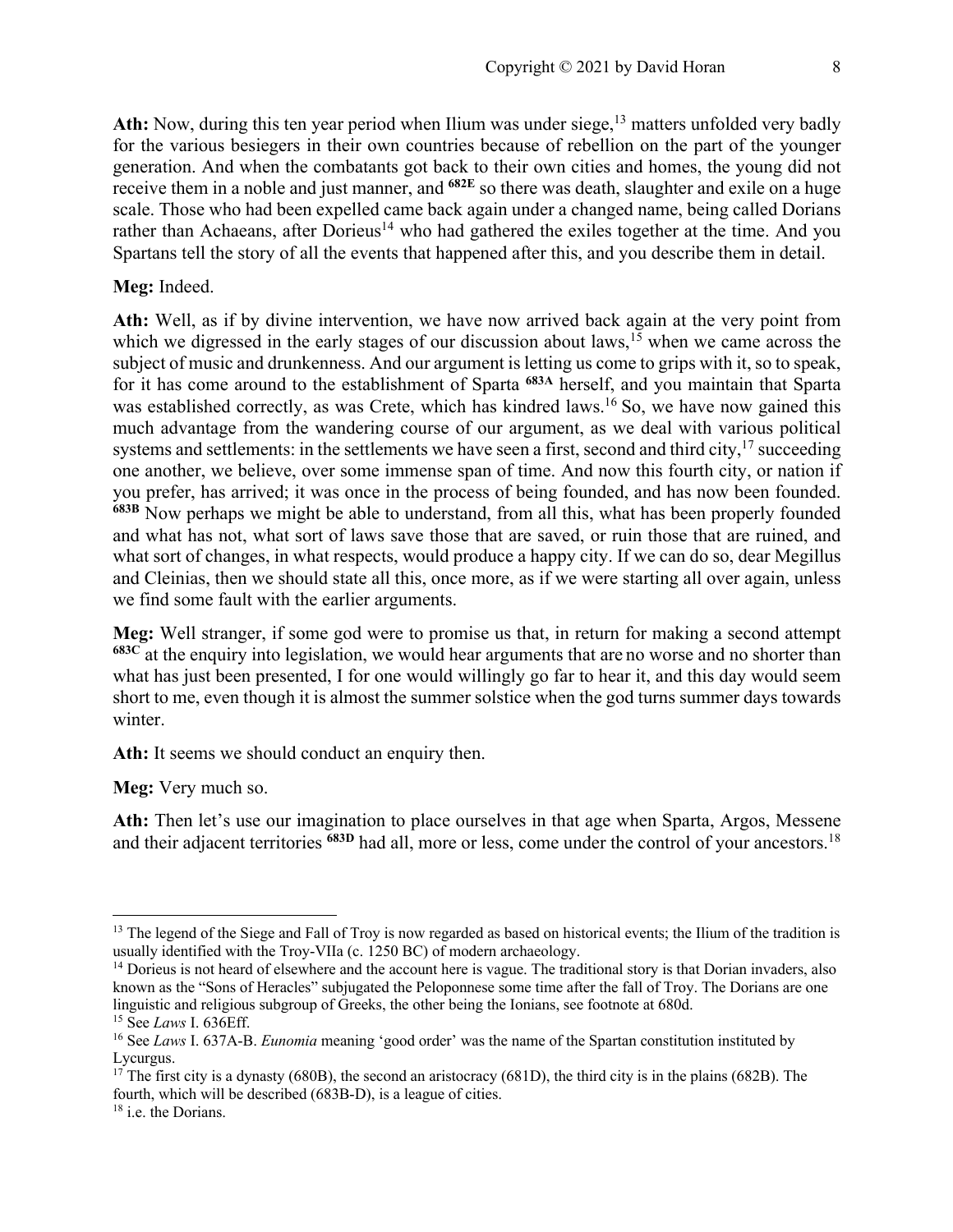They decided, next, so the story goes, to divide the host into three, thus founding three cities, Argos, Messene and Sparta.19

#### **Meg:** Yes indeed.

**Ath:** And Temenos became king of Argos, Cresphontes king of Messene, and Procles and Eurysthenes kings of Sparta.20

#### Meg: Of course.

**Ath:** And everyone, at the time, swore an oath to these kings, to come to their aid should anyone **683E** ever try to destroy their kingdom.

#### **Meg:** Indeed.

**Ath:** But by Zeus, is a kingdom ever brought down, or indeed, has any government ever been brought down by anything else besides the rulers themselves? Or have we now forgotten that we proposed this a short time  $ago^{21}$  in those arguments we came across?

#### **Meg:** No, how could we forget?

**Ath:** In that case we can now make this position more certain, since we have come across historical events that seem to bring us to the same argument. **684A** Accordingly we shall be investigating it on the basis of something that actually happened, in truth, rather than something abstract. What actually happened was as follows: each of the three kingships, and the cities over which they reigned, swore an oath to one another, in accordance with the common laws which they had instituted about ruling and being ruled. The rulers swore not to make their rule more oppressive as the years and the generations advanced. The subjects swore that as long as the rulers upheld the agreement, they themselves would never subvert their kingship, nor allow others **684B** to do so. Kings swore to come to the aid of kings, and of the people too, when they were wronged, and the people swore to aid other peoples, and kings too when they were wronged. Isn't this so?

#### Meg: 'Tis so, indeed.

**Ath:** Wasn't this the most important factor in the settled order of the political systems in the three cities, as established by law, whether enacted by kings or anyone else?

#### **Meg:** What?

**Ath:** That two cities are always allies set against the other one, if it ever disregards the established laws.

#### **Meg:** Of course.

**Ath: 684C** And indeed, most people insist that their legislators pass the sort of laws that the general populace will accept willingly. It's as if a trainer or physician had to look after and cure people's bodies, in a pleasant way.

<sup>&</sup>lt;sup>19</sup> All three cities and their territories are in the Peloponnese.<br><sup>20</sup> By casting lots (Apol. II.viii.4).

<sup>&</sup>lt;sup>21</sup> England (page  $360/1$ ) thinks that this is a reference to a meeting on the previous day since there is no indication at the start of the *Laws* that the three men are meeting for the first time. Other commentators hold various other views.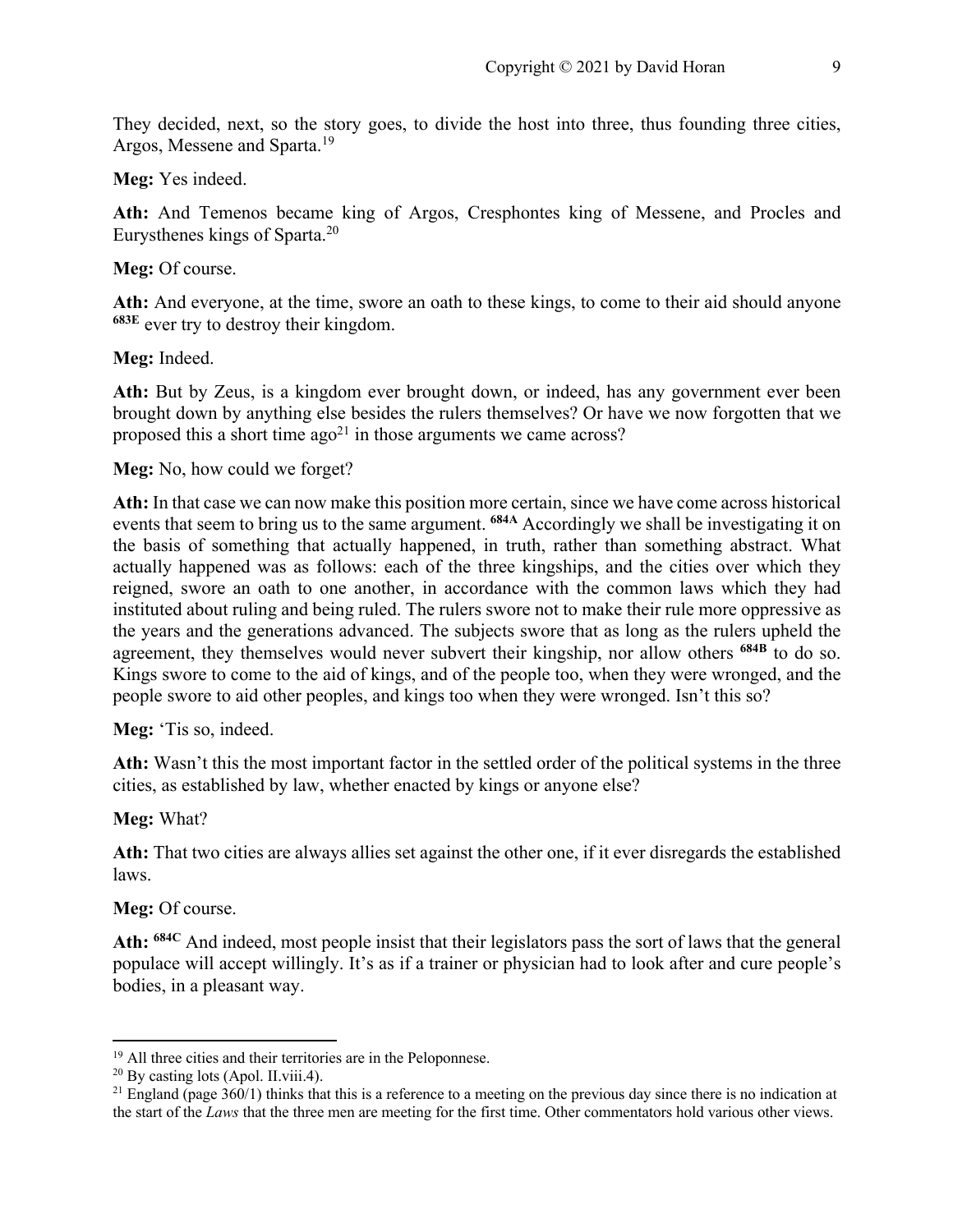**Meg:** Entirely so.

**Ath:** And yet if one can bring about a sound and healthy condition of the body, without the involvement of an enormous amount of pain, one should often be content with that.

**Meg:** Indeed.

**Ath: 684D** And the legislators at the time had a further, not insignificant advantage, in instituting their laws easily.

**Meg:** What sort of advantage?

**Ath:** The legislators were not subject to one very serious accusation, as they set about ensuring equality of wealth, an accusation that arises in many other cities when they are passing laws. Whenever someone seeks to make a change in land ownership or to cancel debts, because he sees that without such measures it would not ever be possible for equality to arise, to any significant extent, he meets resistance. Everyone opposes a lawgiver who attempts to change anything of this sort, telling **684E** him not to disturb the fixed systems, and they curse him for introducing the redistribution of land and the abolition of debts, with the result that everyone ends up perplexed. But for the Dorians there was also the advantage that all this worked out nicely, and without any evil consequences, because there was no dispute over the distribution of land, and there were no large, long-standing debts. 22

**Meg:** True.

**Ath:** Then why ever, best of men, did their settlement and legislation turn out as badly as it did?

**Meg: 685A** In what way? What fault do you find with them?

Ath: That although three states were founded, two of the three quickly subverted their own political systems and their laws, and one alone has remained as it was, and that is your city, Megillus.<sup>23</sup>

**Meg:** You are asking a difficult question.

**Ath:** And yet, this is what we should now consider and investigate, as we play this sober old men's game concerning laws, to relieve the pain of our journey, as we said when we first set out.<sup>24</sup>

**Meg: 685B** Indeed. We should do as you say.

**Ath:** Well when it comes to laws, what better enquiry could we make than an enquiry into the laws by which these states have been regulated? And when it comes to the foundation of cities, could we consider any that are greater and more renowned than these?

**Meg:** Apart from these, it is not easy to name any others.

Ath: Well this much is fairly obvious, the people of that era intended this arrangement as an adequate **685C** protection, not just for the Peloponnese, but for all of Greece, in case any of the

<sup>22</sup> This issue arises again in Book V at 736c-d

<sup>23</sup> Sparta

<sup>24</sup> See *Laws* 1. 625B.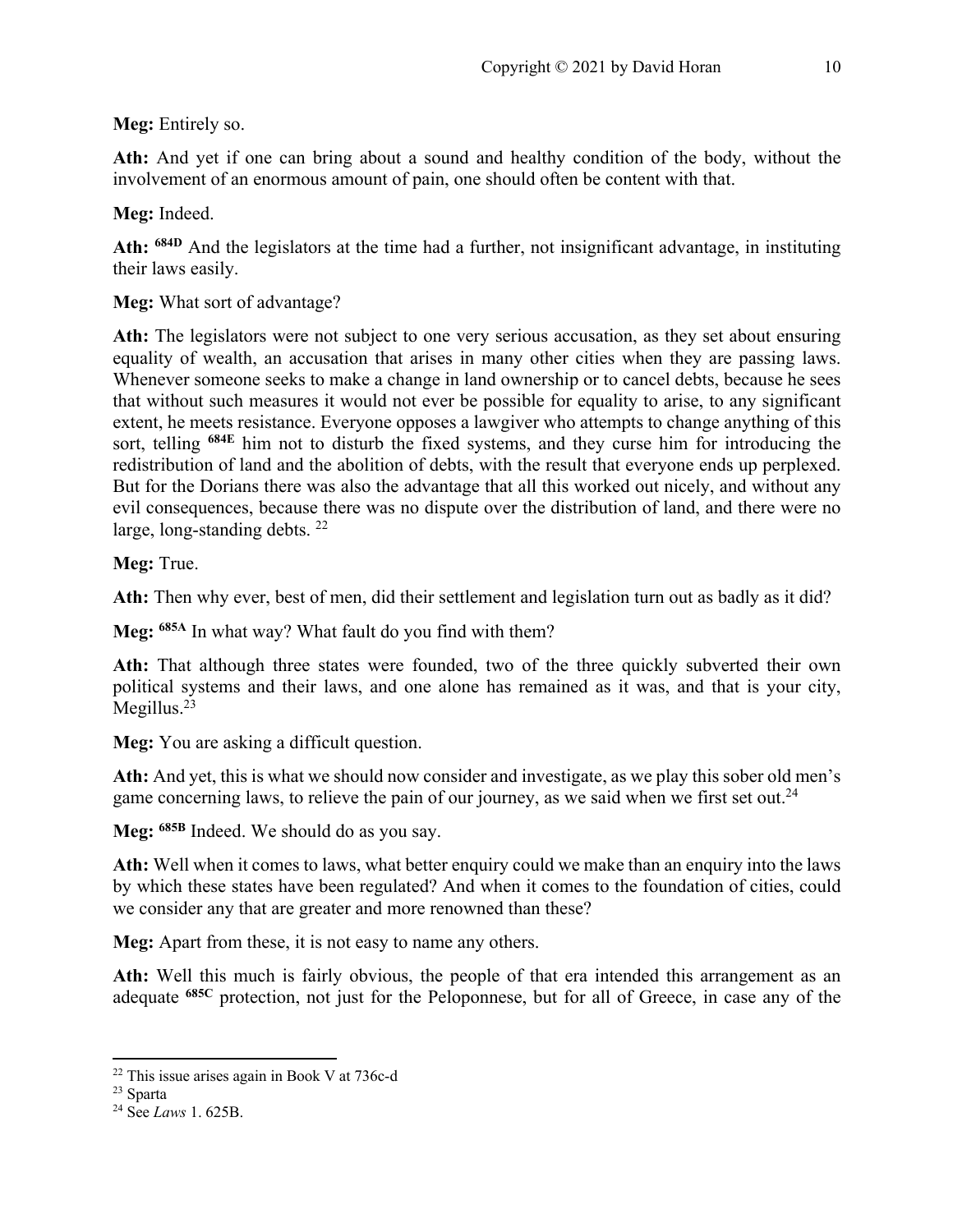barbarian races<sup>25</sup> should do them wrong. This is just what those who lived around Ilium did at the time: they placed such trust in the might of the Assyrians, as it stood during the reign of Ninos, <sup>26</sup> that they arrogantly provoked the war against Troy. For the still surviving grandeur of the Assyrian empire was quite considerable, and the Greeks of the time feared its unified structure, just as we fear the Great King27 nowadays. Indeed the second28 taking of Troy **685D** became a great reproach against the Greeks, since it was part of the empire of the Assyrians. To deal with all these issues, there was that single arrangement of military forces, divided then into three cities, under the command of three kings, who were brothers, as they were all sons of Heracles. This, it seems, was an excellent arrangement, superior indeed to the Trojan **685E** expedition. For, in the first place, these sons of Heracles were regarded as better commanders than the sons of Pelops,  $29$  and what's more, this military force was thought to be superior in excellence to the Trojan expedition which consisted of Achaeans who, although they had been victorious at Troy, were later defeated by the Dorians.<sup>30</sup> Don't we imagine that people organised themselves in this way in those days, and with this intention?

Meg: Entirely so.

Ath: Now weren't they also likely to presume that these arrangements would possess some stability, and would last for a considerable period of time, since they had shared many hardships and dangers together, and had been organised under the command of a single family, their kings being brothers? What's more, they had consulted many oracles among whom was Apollo of Delphi.

**Meg:** Yes, that is most likely.

**Ath:** But these high hopes, it seems, took flight and were gone, soon after, except, as we said just now, for a small part **686B** of the alliance, the part in your region, and this has engaged in uninterrupted warfare against the other two parts, right down to the present day. But if the original intention had come to fruition, and they had agreed upon a single aim, they would have possessed military power that none could withstand.

# **Meg:** Inevitably.

**Ath:** So, how was it destroyed and in what way? Isn't it worth investigating what turn of fortune brought down such a great confederacy as this?

**Meg:** Yes, for anyone who neglects these issues and investigates something else would hardly catch sight of laws and political systems **686C** that preserve such great and noble undertakings or indeed, on the contrary, bring them down completely.

<sup>&</sup>lt;sup>25</sup> The Greeks referred to all non-Greek speaking people as "barbarians. The term was not necessarily pejorative.<br><sup>26</sup> The mythical founder of the Assyrian Empire, an important kingdom in the Upper Tigris region in moder

<sup>&</sup>lt;sup>28</sup> According to the Iliad (V 640-51), Heracles sacked Troy a generation prior to the Trojan War when Laomedon, Priam's father, ruled. To breach the walls of the city, Heracles "sailed for Ilium with eighteen ships of fifty oars each" (Apol.II.vi.4). Both campaigns against Troy were depicted on the east and west pediments of the Temple of Aphaia on Aegina.

<sup>&</sup>lt;sup>29</sup> Menelaus, king of Sparta and Agamemnon, king of Mycenae.

<sup>&</sup>lt;sup>30</sup> In this account the Dorians who defeated the Achaeans after the Trojan war were Heraclids - descendants (sons) of Heracles. See footnote at 683e.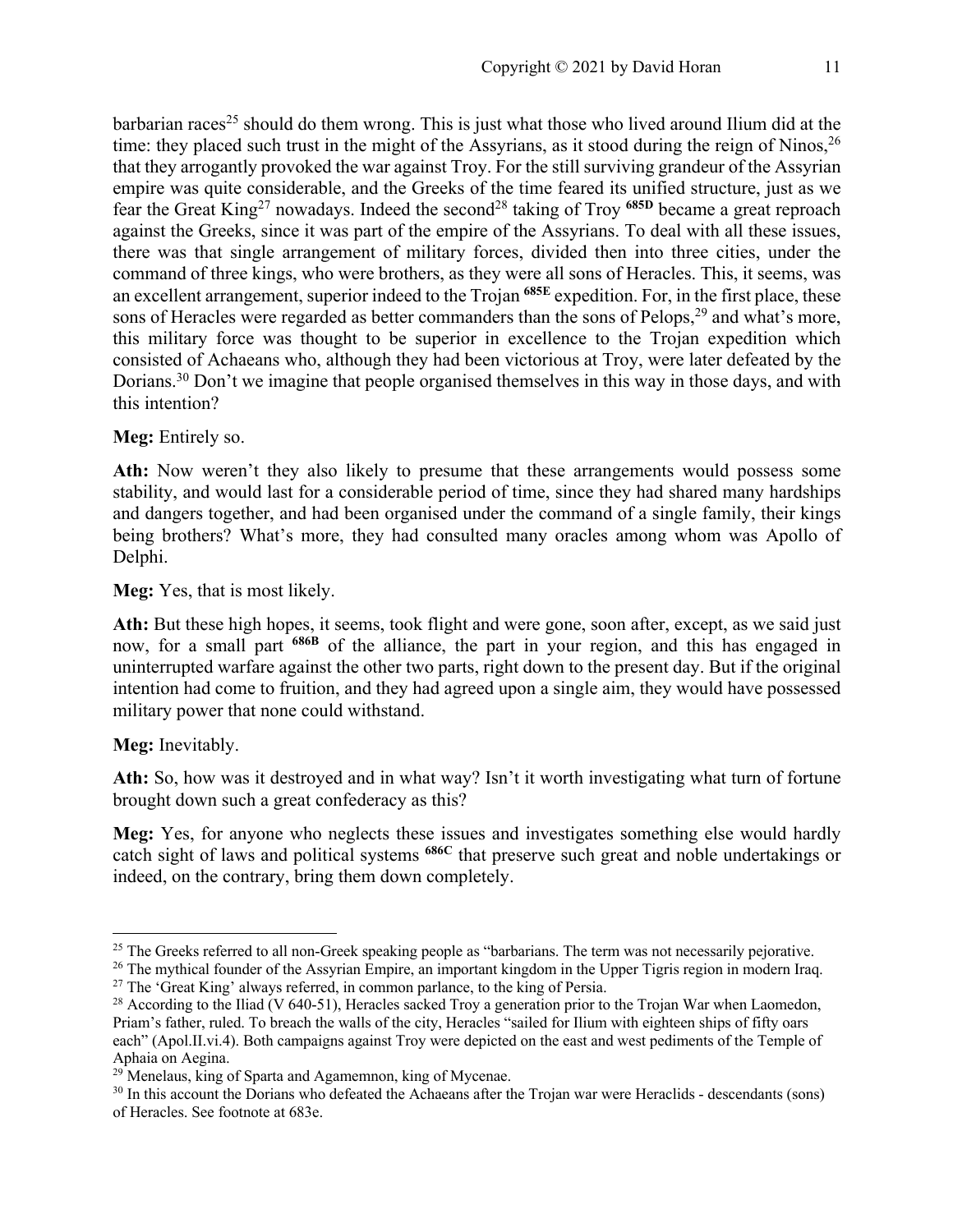**Ath:** Well in that case, it seems, we have, fortunately, embarked somehow upon a significant investigation.

**Meg:** We have indeed.

**Ath:** So, my good man, are we, now, like most people, unwittingly presuming, every time we see some good object, that it would accomplish something wonderful if only someone knew, **686D** somehow or other, how to use this properly. But perhaps we, equally, are not thinking correctly or in accord with nature, about this very issue, and neither is anyone else who thinks in this way about any other matters.

**Meg:** What do you mean? What exactly is this argument of yours concerned with? What can we say?

**Ath:** My good man, I was laughing just now, at my own behaviour. For as soon as I beheld this host we are talking about, it seemed glorious to me, and a wonderful acquisition for the Greeks to come by, if only, as I said, someone had used it properly **686E** at the time.

**Meg:** Wasn't it sound and reasonable for you to say all this, and for us to endorse it too?

**Ath:** Perhaps. At any rate, I am of the view that everyone who sees something of significance, possessing power and a lot of strength, immediately feels that if only its possessor knew how to use this, being the sort of thing it is, being as great as it is, he would produce wonderful results aplenty, and would enjoy happiness.

Meg: <sup>687A</sup> That's correct too, isn't it? Or what do you say?

**Ath:** Well consider this: what should a person look to, to ensure that he says the right thing when bestowing such praise on anything? Firstly, in the case we are now discussing, if those who were organising the military force at the time had known how to arrange it properly, how would they have set about achieving their objective? Wouldn't they have had good grounds for praising the arrangement if they had set it up securely, safe for all time, so that they themselves were free, and had authority over others, as they wished, and that they themselves, and their descendants too, could do as they pleased among their fellow men, Greeks **687B** and barbarians alike?

**Meg:** Entirely so.

**Ath:** And isn't it also the case, that someone who sees enormous wealth or exceptional family prestige, or anything else of that sort, might say the very same things? He looks at this and assumes that through this someone might obtain everything he desires, or the most significant part of it anyway.

**Meg:** Quite likely.

**Ath: 687C** Come on then, is there one object of desire, common to all men, that is now being revealed by the argument, according to the argument itself?

**Meg:** What sort of desire?

**Ath:** That whatever happens, would take place according to the command of his own soul, in most cases or, failing that in the case of human affairs at least.

**Meg:** Indeed.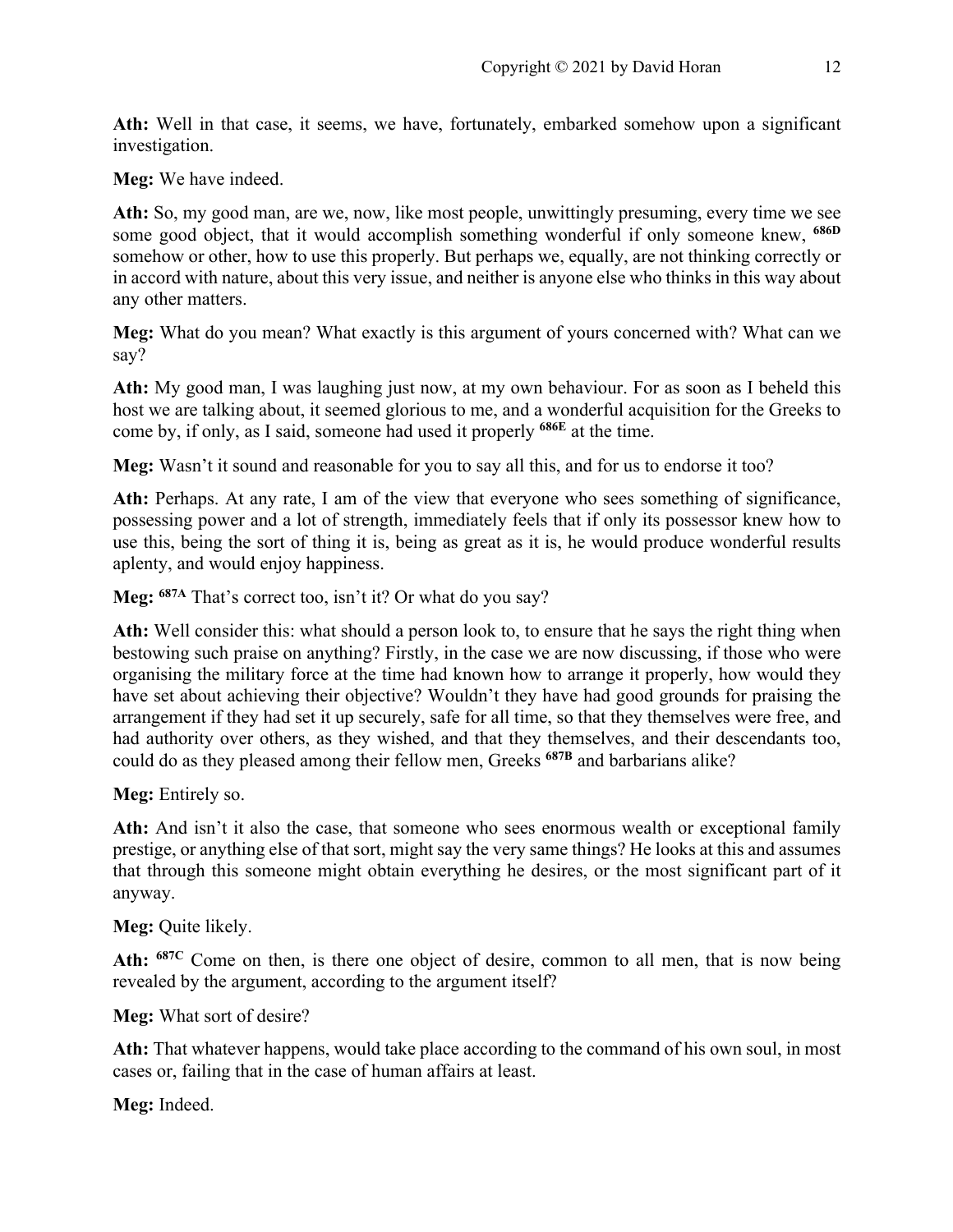**Ath:** Now since all of us, children and old men alike, are wishing for something of this sort, all of the time, wouldn't we also, necessarily, pray for this constantly?

**Meg:** Inevitably.

**Ath: 687D** And indeed we would presumably join our loved ones in prayer, for whatever they pray for, for themselves.

**Meg:** Indeed.

**Ath:** Now a son, who is a child, is loved by his father who is a man.

**Meg:** Of course.

**Ath:** And yet, in many cases, the father might pray to the gods that what the son prays for, for himself, would never come to pass at all.

**Meg:** You mean when the prayers are uttered while his son is still young and foolish?

**Ath:** But what if the father, because of his old age, or out of sheer impetuousness, **687E** with no recognition of what's good and just, prays with great eagerness, whilst gripped by passions akin to those of Theseus towards his son Hippolytus, who died so tragically?<sup>31</sup> Do you think that a son who realises this will join in the prayers of his father?

**Meg:** I understand your meaning. Indeed you seem to me to be saying that a man must not pray and strive that everything conform to his own wishes, but that his wishes conform to his own wisdom. Every city, and each and every one of us, should pray and be eager for this: to possess reason.

**Ath: 688A** Yes, and a statesman or lawgiver, especially, should always look to this when putting legal arrangements in place. And I am myself reminded, and I am reminding the two of you, that at the beginning of our discussion, if you recall, your principle was that the good lawgiver should institute all regulations for the sake of war.<sup>32</sup> But I maintained that this would encourage them to institute the laws, aiming at only one of the four excellences, when they **688B** should really look to all four, but most of all and primarily to the chief and leader of all excellence combined: this would be wisdom, reason and opinion, along with the love and desire that follow them.<sup>33</sup>

So our argument has arrived back at the same place once more, and I am now saying, once again, what I said then, in jest, if you please, or in all seriousness, that to have recourse to prayer, without possessing reason, is perilous and what unfolds is the opposite of what was wished for. **688C** You may take me seriously if you wish to do so, for I really expect that you will discover, if you follow the argument we put forward a while ago, that the cause of the destruction of the kingdoms, and of the entire plan of action, was not cowardice, or ignorance of warfare, on the part of the rulers or

<sup>&</sup>lt;sup>31</sup> Hippolytus was accused by Phaedra, his stepmother, of trying to rape her. Her husband, Theseus, believed her accusations and cursed his son, asking the sea god Poseidon to kill him. Poseidon sent a bull from the sea which terrified the horses pulling Hippolytus' chariot. He became entangled in their reins and was dragged to his death. As his son lay dying, Theseus learned of Phaedra's treachery.

<sup>32</sup> See *Laws* I. 625C-628E,

<sup>33</sup> See *Laws* I. 630E-631D.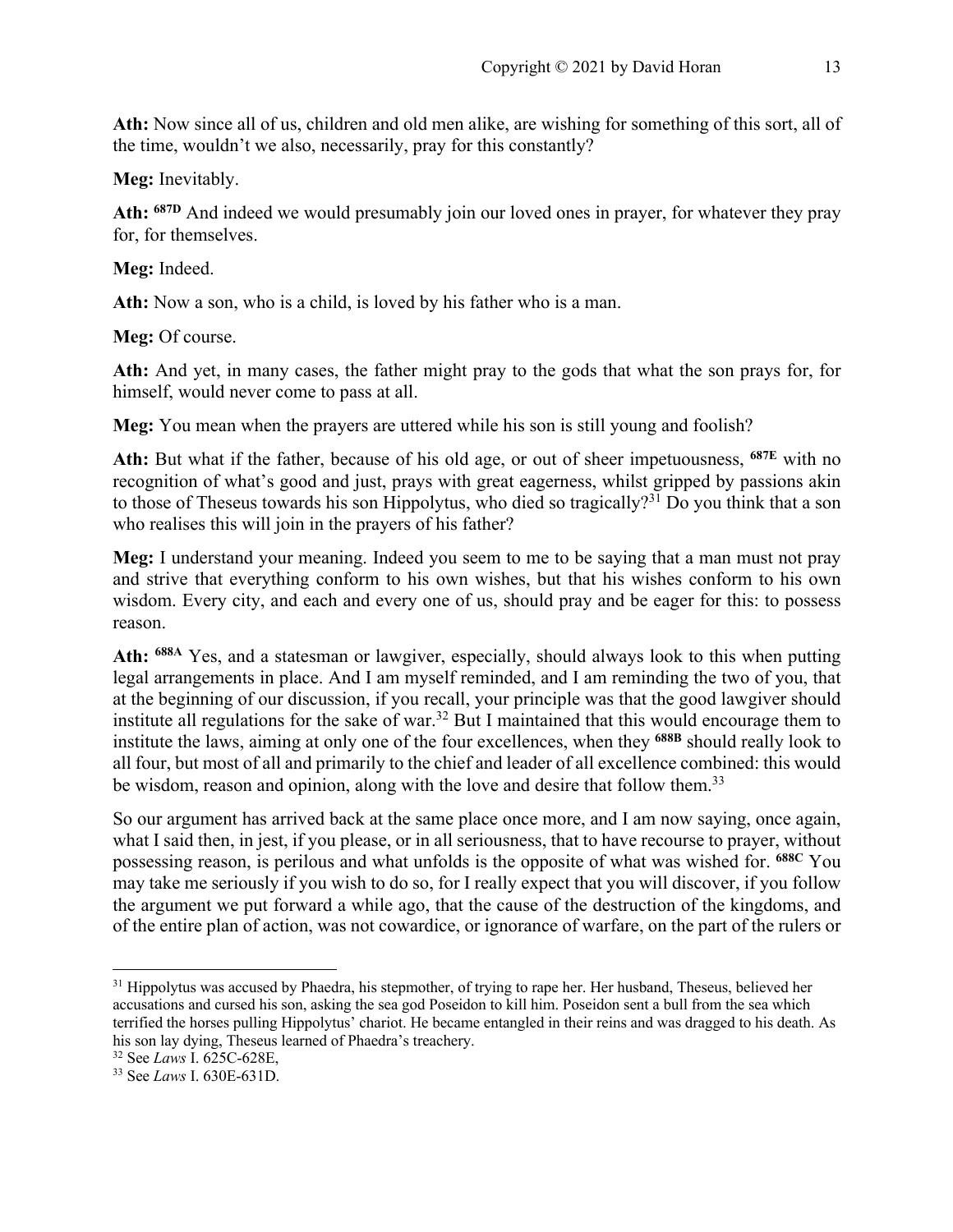their proper subjects. They were ruined by evil in general, but mostly by ignorance of the most important of human **688D** undertakings.

Now since we are friends, I shall try my best to discover, and to show you, if you like, by going systematically through the argument, that this was how matters unfolded at the time, and still unfold today, given similar circumstances, and that hereafter nothing will happen in a different way.

**Cle:** Well stranger, mere words of praise would be an insult to you, so we shall praise you heartily with our deeds, for we shall follow what you say, eagerly, and that's how a free born man makes his approval or disapproval most evident.

**Meg: 688E** Excellent, Cleinias, we should do so as you say.

**Cle:** Let it be so, god willing. Speak on.

**Ath:** So following the remaining course of the argument, we maintain that what destroyed that power, then, was enormous ignorance, and naturally it still does the same thing today. Accordingly, if this is so, the lawgiver must try to implant as much wisdom as he can in the cities, and do his very best to eradicate ignorance.

**Cle:** Of course.

**Ath: 689A** What kind of ignorance may justifiably be called the greatest? Decide whether you both agree with what I say, for I am going to make a suggestion.

**Cle:** What is it?

**Ath:** It is the ignorance whereby something seems noble and good to someone, but he does not love this, but hates it, and loves and welcomes what seems degenerate and unjust. This discord between pleasure and pain, on the one hand, and reasoned opinion, on the other, is, I maintain, the utmost and greatest ignorance, because it pervades most of the soul. **689B** Indeed the part of the soul that feels pain and pleasure corresponds to the general populace of a city. Now when this part is opposed to knowledge, opinion and reason, the soul's natural ruling elements, this I call folly in a city, when most of the people do not obey the rulers and the laws. And it's the same in a single individual too, when the noble principles present in the soul accomplish nothing but have the very opposite effect. All these, I would suggest, **689C** constitute the most discordant forms of ignorance in a city, and indeed, in any one of its citizens,<sup>34</sup> but not the ignorance of its workmen, if you understand me, strangers.

**Cle:** We understand, my friend, and we agree with what you are saying.

**Ath:** So that's settled then, and let it be resolved, and proclaimed, that no authority should be entrusted to those who are in the grip of such ignorance. They should be censured for their ignorance even if they are highly rational, and well trained in all sorts of cleverness, and in everything that naturally produces a quick **689D** witted soul. Those however who are, more or less, the opposite of these fellows should be hailed as wise, and authority should be given to them because they are sensible people, even if, as the saying goes, "they don't know how to read or to swim".

<sup>34</sup> See *Laws* I. 644C-645B.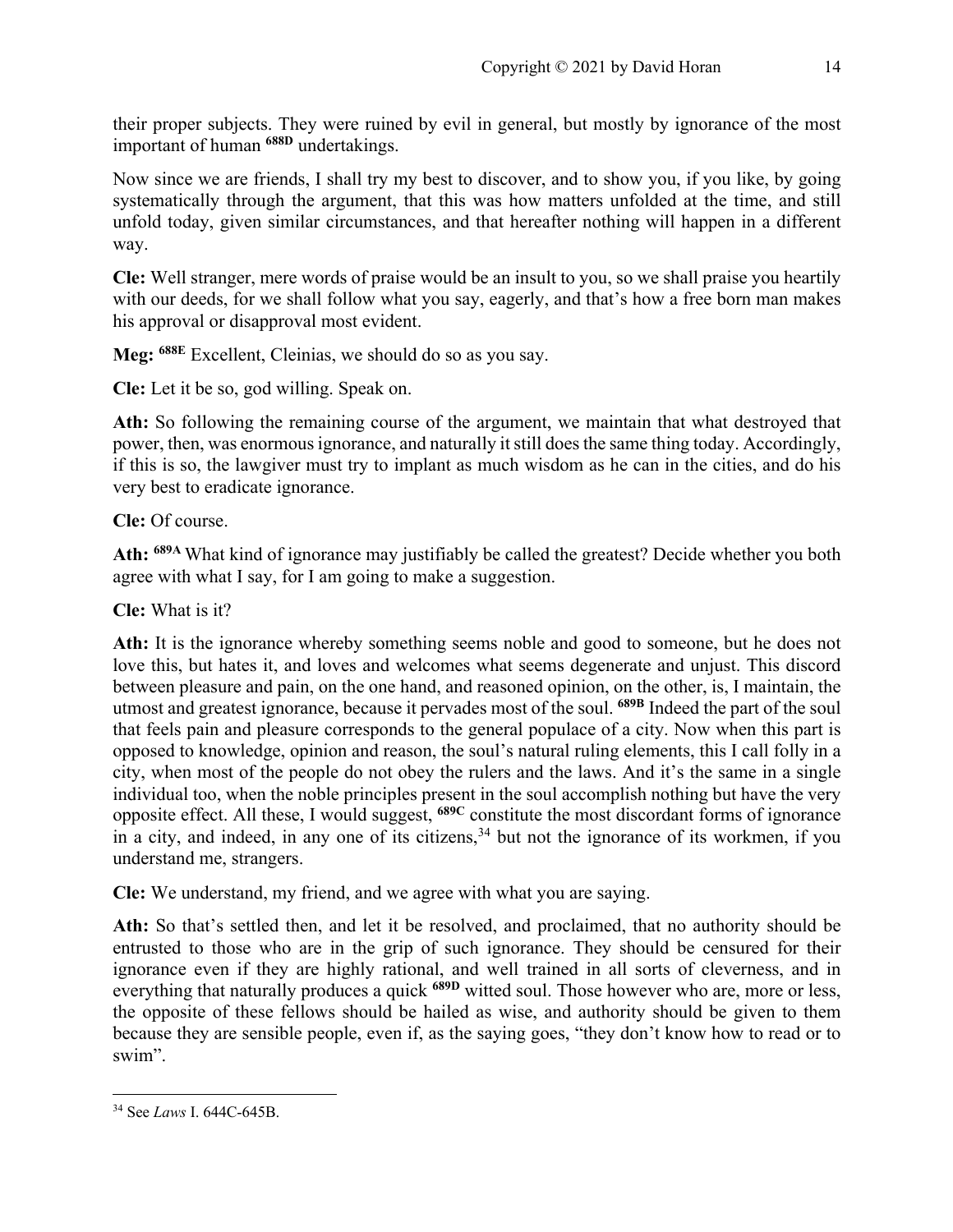For how, my friends, could there be wisdom, even to the slightest extent, in the absence of concord? There could not. But the greatest and most exalted concord may, quite rightly, be called the greatest wisdom, and whoever lives in accord with reason shares in this. But he who is devoid of this turns out, time and again, **689E** to be a subverter of his household and no saviour of his city, but the exact opposite, because of his foolishness in these respects. So, as we just said, let this stand as our declaration.

**Cle:** Yes, let it stand.

**Ath:** Now in our cities there must, I presume, be people who rule and people who are ruled.

**Cle:** Indeed.

**Ath: 690A** So be it. And how many rights, of what sort, to rule and be ruled, are there, in cities, large or small, and in households too, in like manner? Isn't one of these the right of father and mother? And, in general, wouldn't the right of parents to rule over their offspring be accepted everywhere?

**Cle:** Very much so.

**Ath:** Following from this is the right of the well-born to rule over the base-born, and thirdly, as a consequence of these, that the elder should rule, and the younger be ruled.

**Cle:** Indeed.

**Ath: 690B** And fourthly, that slaves should be ruled, and their masters should rule them.

**Cle:** Of course.

**Ath:** Fifthly, I believe, that the stronger should rule and the weaker should be ruled.

**Cle:** Yes, that one is quite inevitable.

**Ath:** Yes, and this one is prevalent among all living creatures, and it accords with nature, as Pindar the Theban<sup>35</sup> once said. But the most important right, it seems, would be the sixth, declaring that the wise should lead and rule, **690C** and anyone devoid of knowledge should follow. And yet, O wise Pindar, I myself could never maintain that such natural rule of law, over willing subjects, without use of force, is contrary to nature. It accords with nature.

**Cle:** Absolutely correct.

**Ath:** We say that the seventh form of rule involves the favour of god, and good fortune. So we introduce people to a lottery system, and the most just outcome, we maintain, is that he to whom the lot falls should rule, while he who fails should depart and be ruled.

**Cle:** Very true.

**Ath: 690D** And to someone who sets about instituting laws in a light hearted manner, we might say, playfully; "My dear lawmaker, do you see, then, just how many rights there are, relating to rulership, and that they are naturally in conflict with one another? In fact, we have now discovered

 $35$  Pindar, a late  $6<sup>th</sup>$  century lyric poet, was commissioned by the wealthy to write victory odes celebrating the athletes in the games throughout the Greek world. He also wrote other types of poetry and was regarded by antiquity as the greatest of the nine poets of the lyric canon.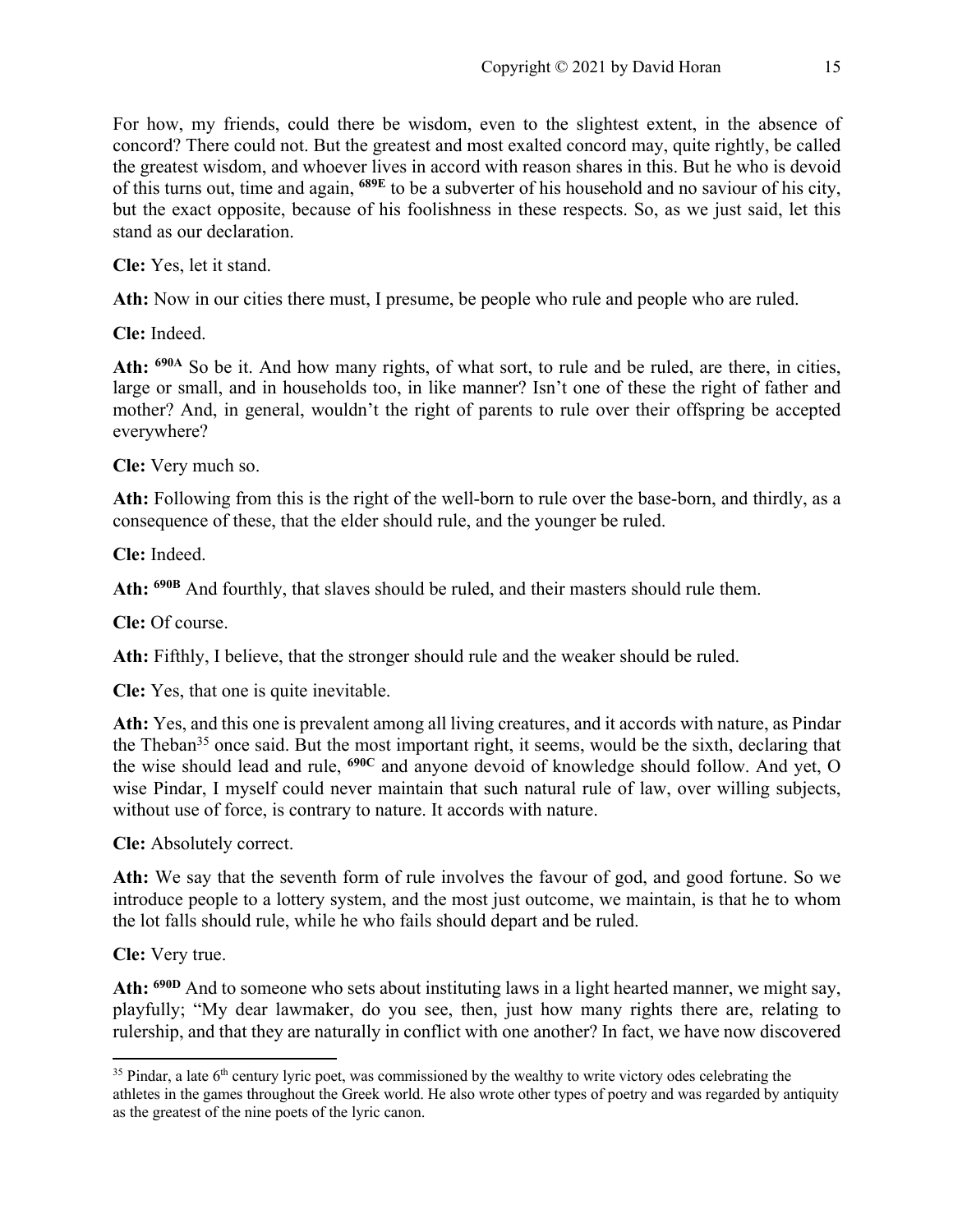a well-spring of conflicts, which you need to remedy. But first join us in an inquiry as to how the Kings of Argos and Messene destroyed themselves and, simultaneously, the power of the Greeks, which was so wondrous at the time. **690E** What was their transgression of these rights? Wasn't it their ignorance of the excellent maxim of  $Hesiod<sup>36</sup>$  that the half is often more than the whole? Meaning that when it is ruinous to get the whole, and half is the right measure, he thought that what's measured aright is more, because it is better than what's unmeasured and worse."

**Cle:** An excellent saying indeed.

**Ath:** Now do we think that this brings about destruction when it arises among kings, or among the general population?

**Cle: 691A** Well this is likely, for the most part, to be a disease of kings, because of their opulent and luxurious lifestyle.

**Ath:** Isn't it clear then, that the kings at the time were the first to catch this disease of greed for more than the established laws allowed? There was no concord among them on the very agreement they had sworn to adhere to, under oath, and this discord which, according to us, is the greatest ignorance even though it seems like wisdom, destroyed everything through a discordant and strident unmusicality.<sup>37</sup>

**Cle:** Quite likely.

**Ath: 691B** So be it. Now what precaution should the lawgiver have taken at the time, to ensure that this affliction did not arise? By the gods, it takes no wisdom to understand this today, and the question is easy to answer, but if it could have been foreseen at the time, whoever had foreseen it would have been wiser than any of us.

**Meg:** What are you referring to?

**Ath:** By looking at what happened among your people, Megillus, it is possible, today, to come to an understanding, and then say, quite readily, what should have happened at that time.

**Meg:** Explain this more clearly.

**Ath**: The clearest explanation would be along the following lines.

**Meg:** What?

**Ath: 691C** If someone gives the greater to the lesser, be it a sail to a ship, food to a body, authority to a soul, without regard for the measure, he turns everything upside down, and in their wantonness some will run to disease, others to injustice, born of arrogance. So what exactly are we saying? Is it something like this? There is no mortal soul whose nature will ever be able to bear supreme authority over human beings, while still being young and irresponsible. **691D** Its thinking will be filled with ignorance, that terrible disease, so that the soul comes to hate its nearest and dearest, and when this happens soul itself is quickly destroyed, and all of its power comes to nothing. Now to guard against this by understanding the measure, is the mark of great lawgivers. So, today it is quite reasonable to guess that this actually happened at that time, but it seems there was also ...

<sup>36</sup> Hesiod, *Works and Days,* 33ff.

<sup>&</sup>lt;sup>37</sup> See 689A, the greatest ignorance.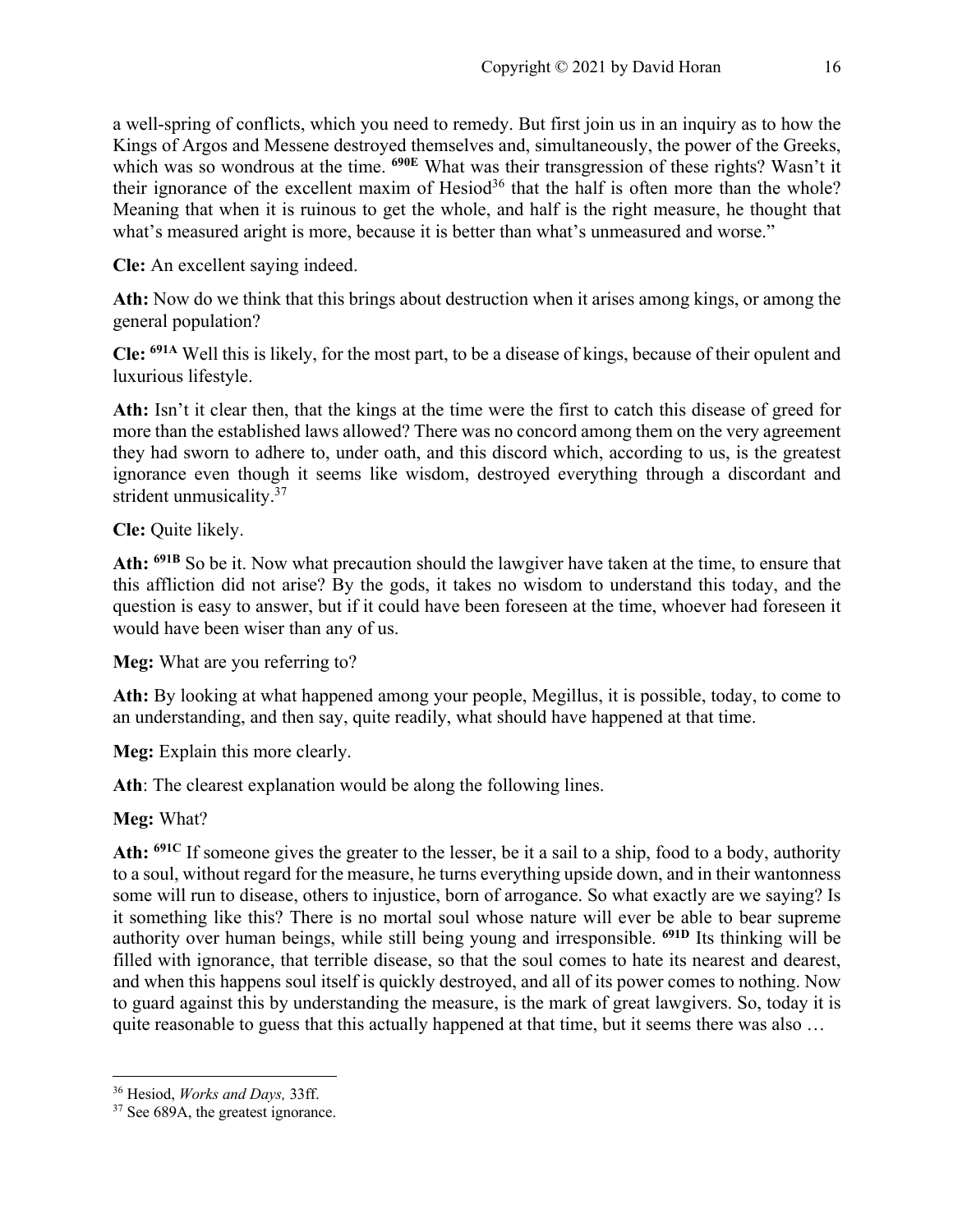Ath: There was some god caring for you, who foresaw the impending events and expanded your line of kings to two instead of one, **691E** thus reducing their power more in the direction of due measure.38 As well as this, someone whose human nature had a mixture of divine power, saw that your government was still at fever pitch. So he blended the sound-minded power of old age, with the self-willed strength of the royal line by making the vote of the twenty eight elders **692A** equal to the power of the kings on the most important matters. And your third saviour, observing that your government was still wanton and inflamed, cast a sort of bridle around them, and this was the power of the ephors, which is close enough to the power of the lottery. And according to this account, your kingdom, constituted from the appropriate mixture of elements, and possessed of due measure, having saved itself, went on to become responsible **692B** for the salvation of the others.39 Since, if this had been left to Temenos and Cresphontes, and the legislators at the time, whoever those legislators may have been, they were not sufficiently experienced in the business of legislation, so even the portion belonging to Aristodemus would not have survived<sup>40</sup>. Otherwise they would hardly have presumed, with a few oaths, to bring measure to a young soul that had just acquired a position of authority that could develop into a tyranny. But now, the god has shown what rulership should have been like then, and should indeed be like now, if it is to endure.

 $692C$  For us to recognise all this, now that it has already happened, is, as I said earlier,  $41$  no mark of wisdom, since it is not difficult to see something from an historical example. But if someone had foreseen all this at the time, and had been able to moderate the rulers, and unify the three of them, all the noble aspirations of that era would have been preserved, and no Persian horde,<sup>42</sup> or any other, would ever have attacked Greece, despising us as people of no account.

#### **Cle:** True.

**Ath: 692D** At any rate, they repulsed them, Cleinias, in a disgraceful manner. And by disgraceful, I don't mean that the men of that age were not victorious, and I am not denying that they won notable battles, by land and by sea. No, I maintain that what was disgraceful at the time was, firstly, that of these three cities only one came to the defence of Greece. The other two were so badly corrupted that one of them even impeded Sparta in her defence of Greece by fighting against her, with all their might, while the other, Argos, in spite of its primacy at the time of the original division, **692E** when called upon to defend Greece against the barbarians, paid no heed and did not defend her. And a lot more could be said about what went on during that war which would not reflect at all well on Greece. In fact, it wouldn't even be right to say that Greece defended itself, because if the joint enterprise of the Athenians and the Spartans had not repulsed **693A** that impending

<sup>&</sup>lt;sup>38</sup> The first kings of Sparta (683D) were Procles and Eyrsthenes, twin sons of Aristodemus. See 683 D.

<sup>&</sup>lt;sup>39</sup> Sparta had two royal families, both claiming descent from Heracles, the cultural hero and ancestor of the Dorians. The kingship was hereditary; the two kings were political, military and religious figures. The 28 elders, *Gerousia* (Senators), over the age of sixty, were elected by the Assembly, decided on matters to be discussed and had the power of veto. The 5 *Ephors* (Overseer) who were elected annually by the Assembly—all Spartan citizens were eligible—had judicial, financial and administrative powers over the kings and the senators. The *Ekklesia* (Assembly) consisted of male citizens over 18 who could vote 'Yes' or 'No' and were subject to veto; they only met when summoned and only discussed what was submitted to them.

 $41$  See 691B.

<sup>42</sup> Herodotus, *The Persian Wars*, vii, 148ff. The reference here and in 692D-693A is to the Persian invasion of Greece 480 and 490.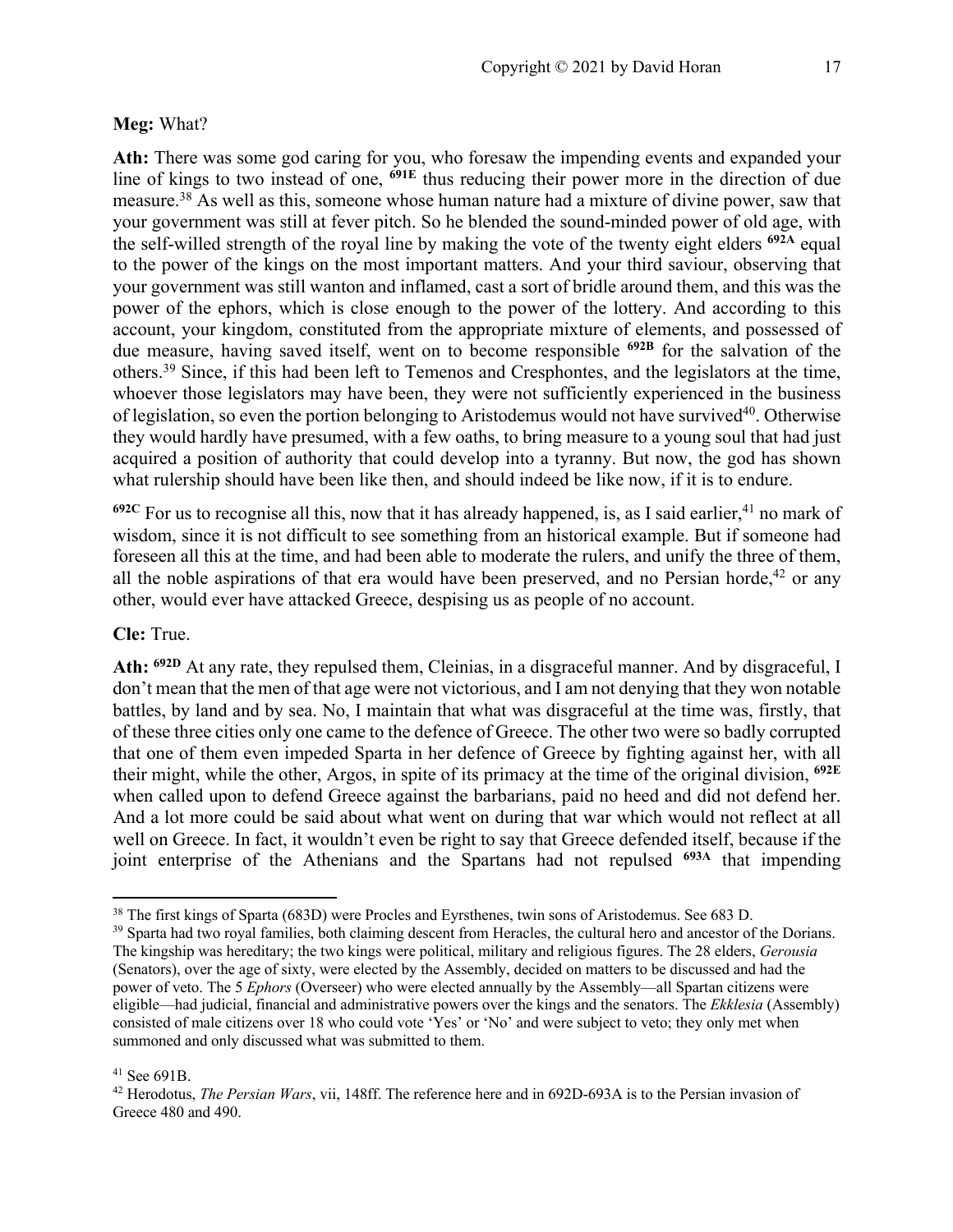enslavement, almost all the Greek nations would have been intermixed with one another by now, barbarians with Greeks, and Greeks with barbarians. This is exactly the situation of those who are under the tyranny of Persia, nowadays, having been dispersed, and then jumbled together they live out their lives, wretchedly, in scattered communities.

These, Megillus and Cleinias, are the criticisms we must direct at the so called statesmen, and the lawmakers of past ages and of today so that, by investigating the causes of these failings, we may discover <sup>693B</sup> what other courses of action, besides these, they should have adopted. For instance, in the present case, we said that we should not pass laws creating positions of authority that are too powerful, or indeed too pure. We should, rather, keep in mind that the city should be free, wise, and a friend to itself, and the lawgiver should pass laws with his eye fixed upon this aim. Now we have already proposed certain aims, many times, that the lawgiver should look to when passing laws, but we should not be surprised if the proposals **693C** seem different to us on each occasion. We need to reckon, for ourselves, that when we maintain that he should look to sound-mindedness, or to wisdom or friendship, these aims are not different but the same, and we should not be troubled if various other expressions of this sort occur.

**Cle:** We shall try to do as you suggest as we go back over the arguments. But now, tell us, in the case of friendship, wisdom, and freedom, what were you intending to say the lawgiver **693D** should aim at?

**Ath:** Listen then. It would be right to say that there are, as it were, two mother forms of political systems, from which all others arise; one is called monarchy, the other democracy. The extreme of the former is the Persian system, while that of the latter is ours. The others are practically all, as I said, variations of these two. Now a city must, necessarily, have a share in both of these if it is to have freedom and friendship **693E** accompanied by wisdom. This then is what our argument wishes to prescribe by saying that a city could never be properly governed in the absence of these two.

**Cle:** Indeed, how could it be?

**Ath:** Well the Persian regime has embraced the monarchic, while the other, ours, has favoured freedom, exclusively, to a greater extent than they should in each case. Neither regime has got both of these in the right measure, but your regimes, in Sparta and Crete, do have it more. So did the Athenians and Persians in ancient times, **694A** but this is less so nowadays: should we give the reasons why? What do you think?

**Cle:** Of course, if we are serious about pursuing our objective.

Ath: Listen then: the Persians, during the reign of Cyrus,<sup>43</sup> observing the proper measure of subservience and freedom, first attained freedom themselves, and then attained supremacy over many others. For as rulers, they granted freedom to their subjects and maintained equality, so the soldiers were well disposed towards the generals **694B** and didn't hold back in the face of danger. And what's more, if anyone among them was wise and capable of offering advice, the king did not begrudge him that opportunity; he allowed free speech and respected those who could assist him in his deliberations, and so the benefit of a man's wisdom was made available to the community,

<sup>&</sup>lt;sup>43</sup> Cyrus the Great 600-530, having become the king of a small kingdom in Persia, by conquest he extended the territory, thereby founding the Persian Empire.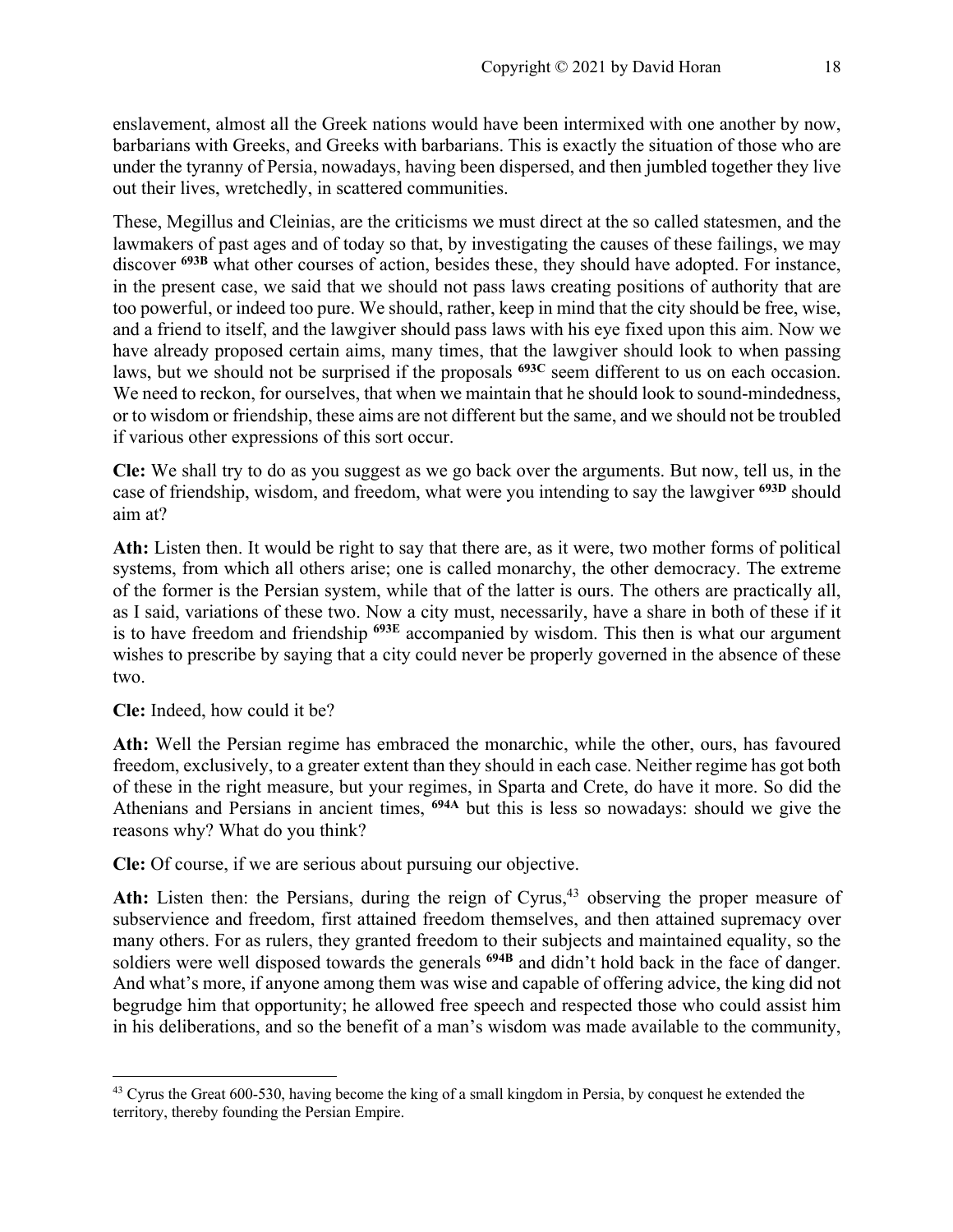at its very heart. In fact, everything prospered for them in those days because of this freedom, friendship and communal spirit.

**Cle:** Well that's likely to be how things happened, anyway.

Ath: <sup>694C</sup> How was it ever destroyed under Cambyses,<sup>44</sup> and more or less restored again under Darius<sup>45</sup>? Would you like us to use some sort of prophetic sense to come up with an answer?

**Cle:** That might help with the enquiry we have embarked upon.

**Ath:** The sense I now have of Cyrus is that, although he was a good general who loved his city, he had no contact at all with the right sort of education, and had never applied his mind to economics.

**Cle:** Why would we say this?

**Ath: 694D** He spent his life, it seems, from his earliest years, on military campaigns and entrusted the upbringing of his children to women, who reared them from their very childhood as though they were already favoured with the blessings of heaven, with no deficiencies. The women would allow no one to oppose the children in anything, because they were so blessed, and they made everyone else praise whatever the children said or did. So they brought them up to be people of a particular sort.

**Cle:** A noble upbringing, it seems.

**Ath: 694E** A feminine one, as you would expect from women of the royal household who had recently become rich, who were rearing children in the absence of any men, because they were all caught up in warfare, with all its perils.

**Cle:** That makes sense.

**Ath:** But their father acquired flocks for them, sheep too, and herds of humans, and various collections of all sorts of things but he did not realise that he was about to give all this to boys **695A** who had not been educated in their fathers' own skill, the skill of a Persian. The Persians were shepherds, sprung from a harsh land, and their skill was a tough one, just what was needed to produce very strong shepherds, well able to live in the open air, go without sleep, and serve in the army if necessary. He simply did not notice that his sons, having been educated **695B** by women and eunuchs, had received a corrupted Median education,<sup>46</sup> because of their so-called blessedness. So, having been brought up without hearing a word of reproach, they turned out to be the sort of people you would expect from such an upbringing. Now when Cyrus died, and the children inherited the kingdom, they were infected with luxury and licentiousness. First, one killed the other because he was angry over their equal status, but after that, he himself, maddened by drink and ill-

<sup>44</sup> Cambyses, Cyrus' son, was king of Persia from 529-521. He was succeeded by his son Darius who ruled from

<sup>521-496.&</sup>lt;br><sup>45</sup> Darius the Great 550-486, organizer of the Persian Empire. The suppression of the Ionian Revolt (499-493) resulted in the First Persian War, decided by the Athenian victory at the Battle of Marathon in 490.

<sup>46</sup> That is, an education in extreme luxury.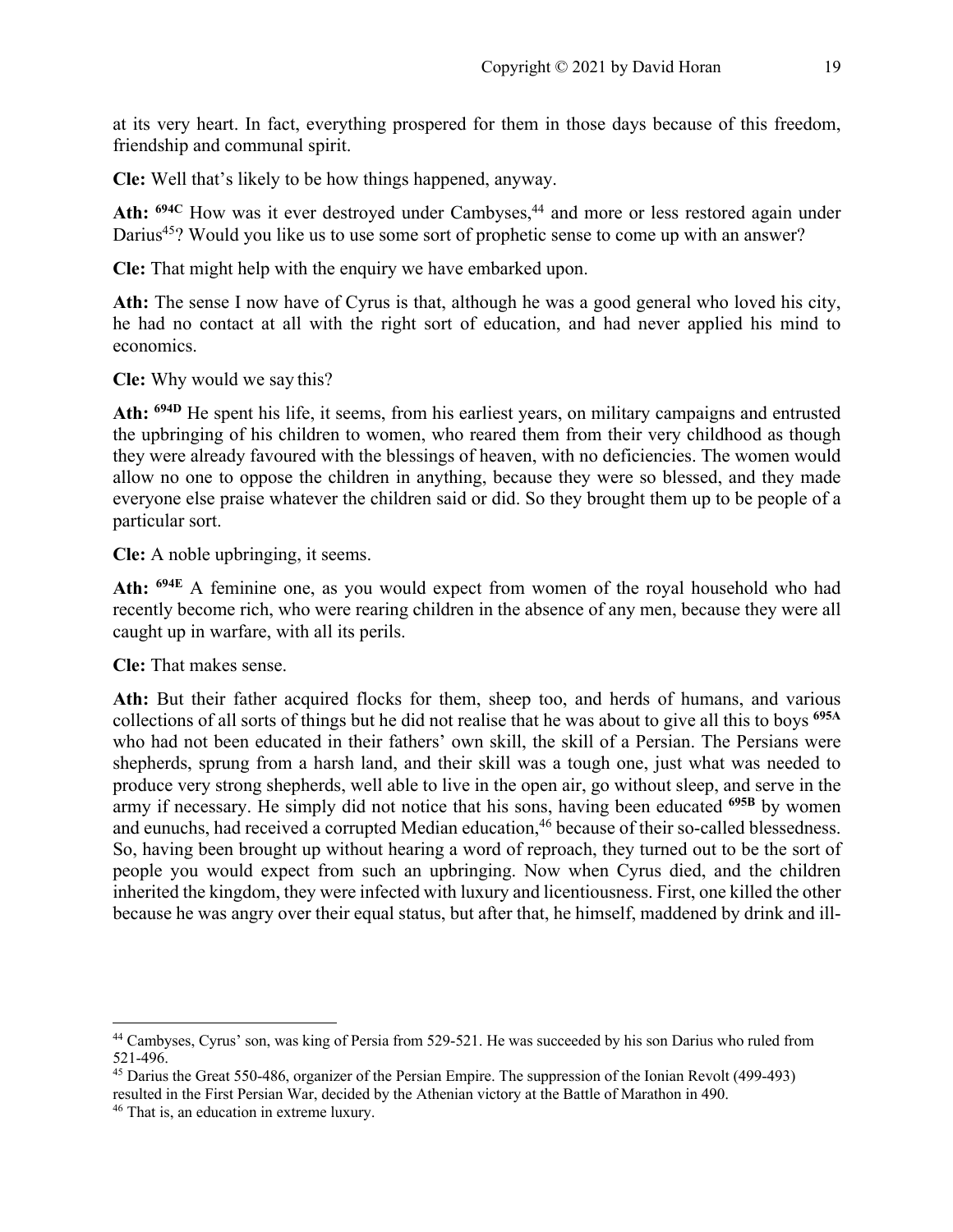education, lost his kingdom to the Medes and the so called eunuch,  $47$  who had such utter contempt for the foolishness of Cambyses.

**Cle: 695C** That's what's said anyway, and it's quite likely that that is more or less what happened.

**Ath:** And indeed, it is also said, I believe, that authority reverted to the Persians through Darius and the "Seven".48

**Cle:** Indeed.

**Ath:** Let's look at this then, by following the account. For**,** Darius was no king's son, and he was not reared and educated in sumptuous luxury. When he came to power, having taken control as one of a group of seven, he divided the kingdom into seven parts, small traces of which remain to this day. He thought it best to administer the kingdom by passing laws introducing some social <sup>695D</sup> equality, and he fixed, by law, the tribute money that Cyrus had promised to the Persians, thus ensuring friendship and fellow feeling among all the Persians, by winning the Persian people over with generous gifts.<sup>49</sup> Consequently his armies were so full of goodwill, that they won as much territory for him as Cyrus had originally left to him.

After Darius, came Xerxes who had, once again, received a pampered, royal education. We could, quite justifiably, say to Darius; "O Darius, because you did not learn **695E** from Cyrus' mistake, you trained Xerxes<sup>50</sup> in the very same habits that Cyrus taught to Cambyses". Anyway, since he was a product of the very same education Xerxes ended up suffering more or less the same fate as Cambyses. And since then, there has hardly been a single king among the Persians who has been truly great,<sup>51</sup> in anything more than name. And what is responsible for this, according to my argument, is not ill fortune, but the bad life that is, for the most part, lived by the children of exceptionally **696A** wealthy folk, and tyrants. In fact, no child or man, old or young could ever attain an exceptional level of excellence from such an upbringing as this. These, then, are issues which, we maintain, the lawgiver should take into consideration, and we should do the same right now.

Well it is only right, my Spartan friends, to grant your city this much at least: you do not assign any special honour or education to rich or poor, king or commoner, beyond the prophetic directions you **696B** were given at first by some god.52 In fact preeminent civic honours should not be conferred just because someone is especially wealthy, no more than we should do so just because the person is swift, or pretty, or strong, unless he has some excellence, and even the excellence should include sound-mindedness.

**Meg:** What do you mean by this, stranger?

Ath: Courage is, presumably, one part of excellence?

<sup>&</sup>lt;sup>47</sup> Gomates, the Eunuch, seized Cambyses kingdom for a short time by impersonating Cambyses' dead brother while Cambyses was away in Egypt.

<sup>&</sup>lt;sup>48</sup> After seven months Gomates was slain by seven Persian nobles, one of whom was Darius.

<sup>&</sup>lt;sup>49</sup> It seems that Darius distributed among his Persian subjects the tribute money paid by the subjugated peoples rather than keeping it himself or distributing it as he saw fit. See England page 396.<br><sup>50</sup> Xerxes, 486-465, led the second invasion of Greece in 480. He was defeated at the Battle of Salamis and finally at

the Battle of Plataea in 479.

<sup>&</sup>lt;sup>51</sup> The king of Persia was always referred to by the Greeks as "The Great King" but, according to the Athenian Stranger, after Darius they were they great in name only.

<sup>52</sup> See *Laws* I 624A-625B, 630D and *Laws* III 691ff.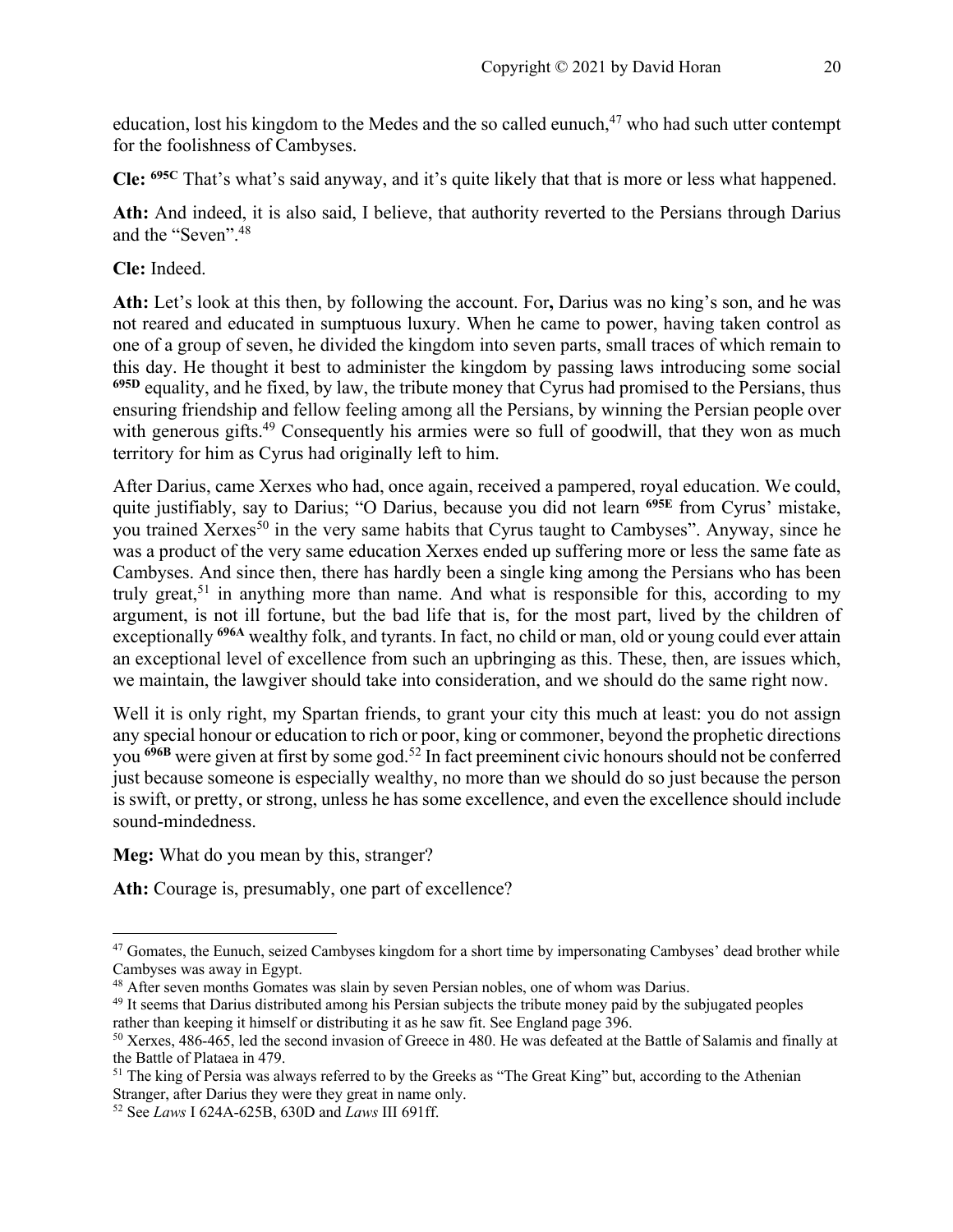**Meg:** Of course.

**Ath:** Well then, listen to the argument and decide this for yourself: would you choose someone who was extremely courageous, but devoid of sound-mindedness and restraint, as your housemate or neighbour?

**Meg: 696C** What a suggestion!

**Ath:** What about someone who has a skill, and is wise in that sense, but unjust?

**Meg:** Not at all.

**Ath:** And yet, justice does not flourish without sound-mindedness.

**Cle:** No, how could it?

Ath: Nor indeed does the wisdom we described a while ago,<sup>53</sup> of the person whose pleasures and pains are in accord with, and adhere to, correct reasoning.

**Meg:** Indeed it does not.

**Ath:** There is a further point we should consider, on the issue of civic honours, **696D** and what sort are correctly or incorrectly conferred, on any occasion.

**Meg:** What point?

**Ath:** Would sound-mindedness, present in a soul, on its own, without any other excellence, be honourable or dishonourable, rightly speaking?

**Meg:** I don't know how to answer you?

**Ath:** And yet, you have responded quite reasonably. In fact, had you chosen either of the two alternatives, you would, in my opinion anyway, have gone awry.

**Meg:** So my answer has turned out quite well.

**Ath:** Indeed. It is not worth saying **696E** anything about this additional element in the honourable and dishonourable; mute silence is a better option.

**Meg:** I presume you mean that sound-mindedness is the additional element.

**Ath:** Yes. And whatever benefits us most, when combined with this additional element, would, rightly, be honoured most. The second most beneficial would be honoured second. And if each successive benefit was given its place in the sequence of honours, in this way, that would be the right way to arrange them.

**Meg: 697A** Quite so.

Ath: Well then, shouldn't we also say that it is, once again,<sup>54</sup> the role of the legislator to assign these?

**Meg:** Very much so.

<sup>53</sup> See 689D.

<sup>54</sup> See *Laws* I 631B-632C,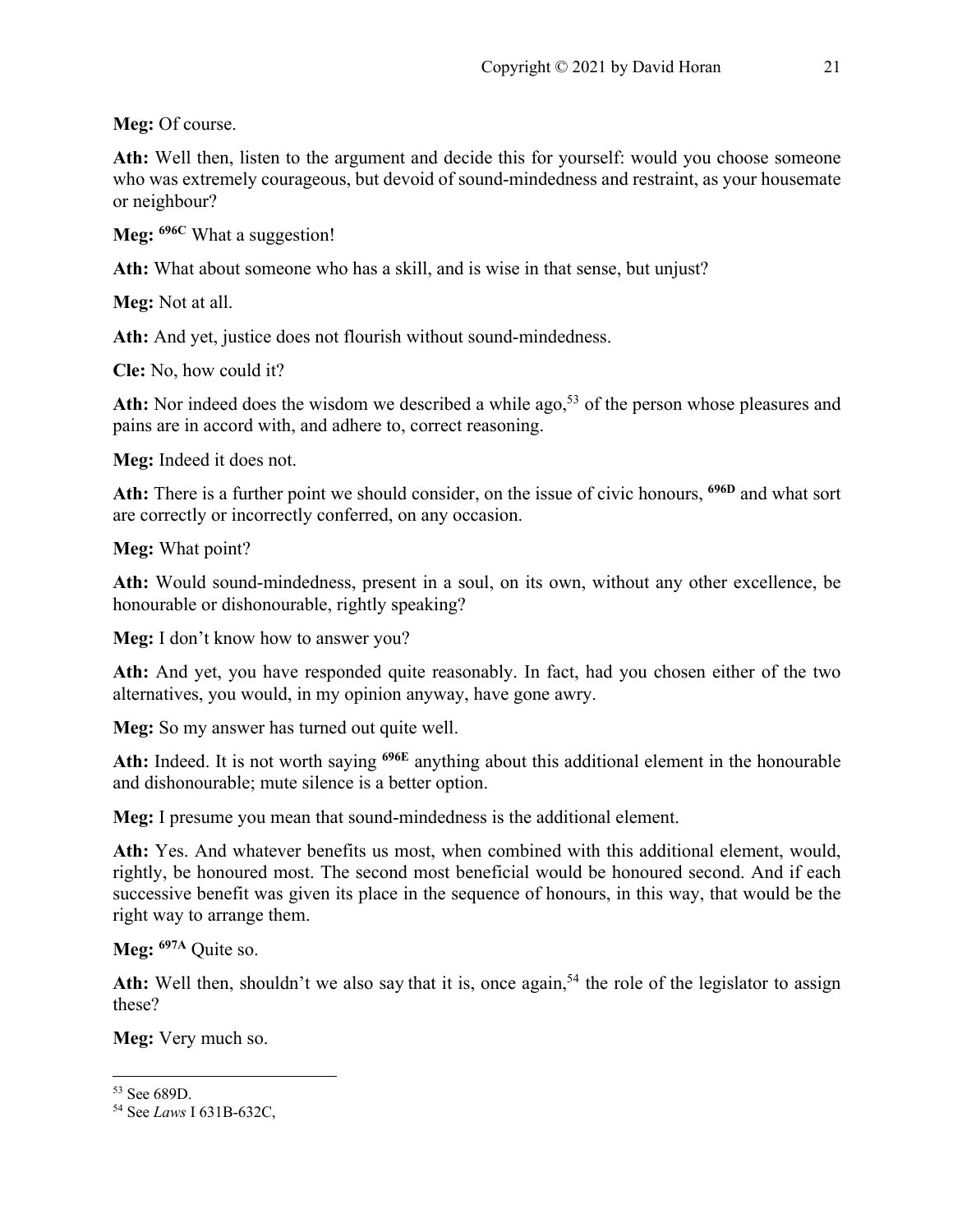**Ath:** Would you like, then, to leave it to him to deal with them all, each individual task and all the details, while we, aspiring to be men of the law, make a threefold division, in an effort to distinguish, separately, between those that are most significant, and those that are in second or third place?

#### **Meg:** Yes, certainly.

**Ath:** So we are saying, it seems, that a city that is to save itself and **697B** be as happy as humanly possible, must, of necessity, assign honours and their opposites in the correct manner. It is only right that the goods of the soul occupy the first and most honoured position, provided the soul is possessed of sound-mindedness. In second place are the goods and beauties of the body, and third are the so-called goods associated with property and wealth. Any lawgiver or city that goes outside of those rankings, by elevating wealth to a position of honour, or promoting **697C** any of the lesser benefits to a higher status in terms of honour, is performing an unholy and un-statesmanlike act. May we say this or what should we say?

#### **Meg:** We may say this, plainly.

**Ath:** Although our investigation of the political system of the Persians made us say all this, at such length, we still find that they ended up in an even worse predicament. The reason for this, according to us, was that they restricted the freedom of the populace excessively, introduced more subservience than appropriate, and thus they undid the friendship and communal spirit of **697D** their city. And once this is gone, the policy of the rulers is no longer framed in the interests of their subjects and the populace, but in the interests of their own authority. If they ever think it will be to their own advantage, even slightly, they devastate whole cities and friendly peoples too, by destroying them with fire, and so they are hated, relentlessly and mercilessly, and they return that hatred. And when they need the populace to fight for them, they find there is no communal spirit among them, no willingness to do battle **697E** eagerly in the face of danger. So although, in theory, they have a vast population at their disposal, they are all useless in a war, so they hire people in, as though they were in short supply, believing that their safety lies in foreign mercenaries. As well as this, **698A** they inevitably show their ignorance by proclaiming, through their own actions, that everything the city calls honourable and good is a mere trifle in comparison with gold and silver.

#### **Meg:** Entirely so.

**Ath:** Well let that be the end of our discussion of the Persians and how badly their affairs are managed nowadays because of their extreme subservience and authoritarianism.

#### **Meg:** Certainly.

Ath: Next we should describe the Attic<sup>55</sup> political system in the same way, showing that total freedom, without **698B** any rulers, is far worse than the regulated authority of others. Indeed, at the time of the Persian advance upon the Greeks, or, perhaps, upon more or less all the inhabitants of Europe, we had a political system of ancient date, with positions of authority based upon four valuations. Reverence was present among us, as a queen, and because of her we were willing to live in subservience to the laws of the time. What's more, the sheer magnitude of the horde that came by land and by sea struck us with fear and perplexity, and increased our subservience to our

<sup>&</sup>lt;sup>55</sup> Attica is the name of the city-state which includes Athens and the surrounding territories. Attic and Athenian as adjectives are interchangeable, e.g. Attic Red-Figure pottery, Athenian Red-Figure pottery.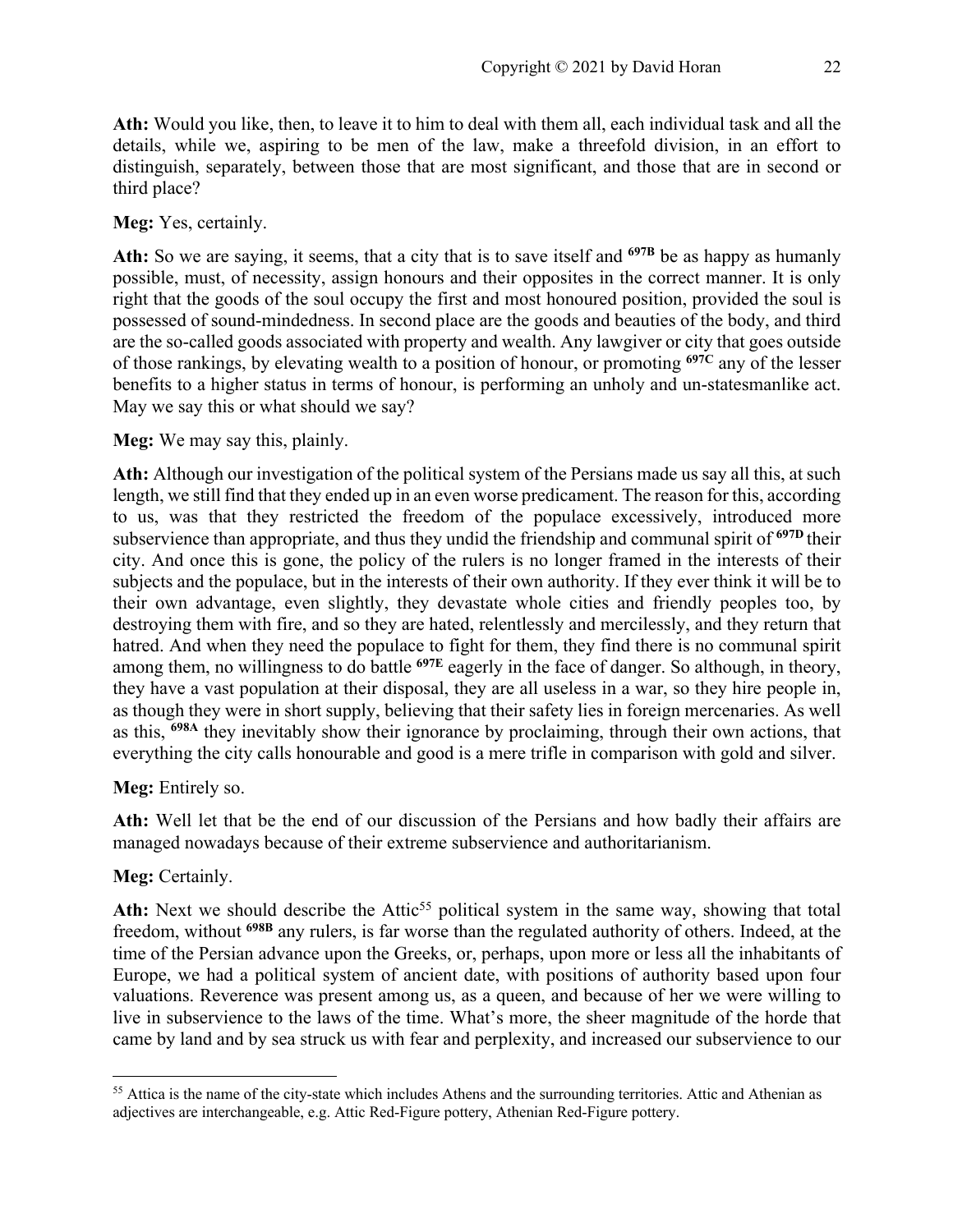rulers and our laws to an even greater **698C** extent. As a result of all this, a strong bond of affection developed among ourselves.

Indeed some ten years before the battle of Salamis, Datis<sup>56</sup> arrived, leading a Persian horde. He had been sent by Darius with explicit orders, directed against the Athenians and Eretrians: he was to enslave them and deport them, and his own death was the penalty for failure. Datis did not take long **698D** to completely overpower the Eretrians with his vast army, and he sent a frightening message to our city, Athens, that not a single Eretrian had escaped him; in fact Datis' soldiers, with joined hands, had swept through the whole territory of Eretria<sup>57</sup> like a drag net. This story, whatever its source, whether true or false, terrified the other Greeks and especially the Athenians, and no one except the Spartans was willing to help them when they sent embassies everywhere. **698E** But because their war against Messene was ongoing at the time, and perhaps, because they were delayed by something else we don't know about, the Spartans arrived one day late for the battle of Marathon.<sup>58</sup>

After this<sup>59</sup>, reports of large-scale preparations, and endless threats kept reaching us from the King. Eventually we were told that Darius had died, and his son,  $60$  who had inherited the throne, was young and energetic and had no intentions of giving up on **699A** the invasion plan. The Athenians presumed that all these preparations were directed against themselves because of what happened at Marathon, and when they heard that a canal had been dug at Athos,<sup>61</sup> that the Hellespont had been bridged,<sup>62</sup> and of the huge number of ships in the Persian fleet, they decided that they would be safe, neither by land nor by sea. They realised that no one would help them, for they remembered that when the Persians invaded previously and were successful in Eretria, no one came to their aid, nor did anyone run the risk of fighting alongside them. So they were expecting **699B** the same thing to happen again this time, by land, anyway, and they lost all hope of safety by sea, when they saw a thousand Persian ships, or even more, bearing down upon them.

It occurred to them that there was only one safe course, slender and perilous, but the only one: they looked back at what happened previously and how, from the bleak situation that they also faced then, military victory appeared to emerge. Uplifted by this hope, they discovered that their own refuge lay in themselves alone, **699C** and in the gods. A number of factors combined to engender a feeling of friendship among them. One was a fear born of their perilous circumstances at the time, while another originated in the ancient laws, a fear they had acquired through their subservience to those laws of old. We have often referred to this fear, in our earlier discussions,63 as "*reverence*", and we said that anyone who is to be a good person should be subject to this. But the coward is

<sup>&</sup>lt;sup>56</sup> Datis was the commander of the Persian expedition in 490. He was sent to punish the island of Eretria, north of

Athens for taking part, along with Athens, in the Ionian Revolt against Persian domination in Ionia.<br><sup>57</sup> Located in Euboea, to the south of Chalcis, Eretria was totally destroyed in the First Persian War.

<sup>&</sup>lt;sup>58</sup> The Battle of Marathon was fought in 490 on Athenian territory. The Athenians defeated the Persians. The

Persians failed to mount an intended attack on Athens itself, fled to their ships and returned to Persia.

 $59$  The narrative now moves on to events after the victory over the Persians at Marathon.  $60$  Xerxes

 $<sup>61</sup>$  To avoid sailing around the easternmost promontory of the Chalcidice where the Persian fleet had been destroyed</sup> in 492, a canal was dug and the ships sailed through safely and then sailed southwards towards Athens. It has recently been archaeologically proven that "the Canal of Xerxes" did in fact exist, although it was probably not used much, after it served its purpose.

 $62$  The Hellespont is the strait dividing Europe from Asia at the western end of the Sea of Marmara. The vast Persian army took seven days and nights to cross on specially constructed pontoon bridges

<sup>63</sup> See *Laws* I 646E-647C, *Laws* II 671D.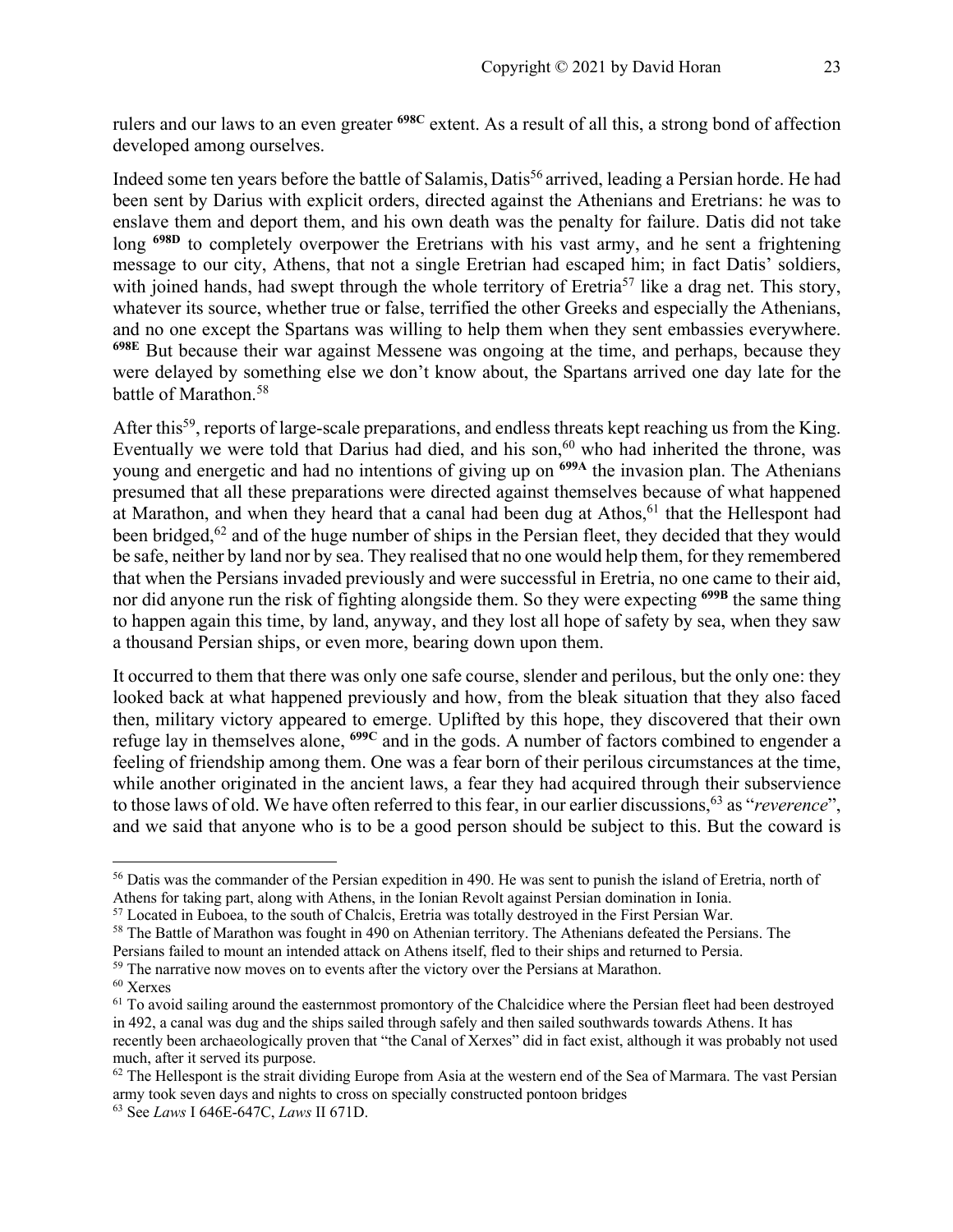free of reverence, and does not experience it, and unless such people had been seized by terror at the time, they would never have joined the defensive effort to protect their temples, tombs and fatherland, their family and friends, by helping, as they did **699D** on that occasion. We would, rather, have been routed then, and all of us scattered this way and that.

**Meg**: Very much so, my friend, what you have said is correct, and a great credit to yourself and your fatherland.

**Ath:** Quite so, Megillus, and it is only right to recount the events of that age to you, since you have inherited the character of your forefathers. Now yourself and Cleinias should consider whether we are saying anything that is relevant to law-making. For I am not telling these stories for their own sake **699E** but for the sake of the topic I am discussing. Yes, look: the same thing, somehow, happened to ourselves as happened to the Persians, except that they totally subjugated the populace while we, in contrast, urged the masses in the direction of total freedom. So what should we say next, and how should we express it, since our previous arguments have, in a way, been quite well stated.

**Meg: 700A** Good point, but please try to explain what you are saying to us, a bit more clearly.

**Ath:** I will. Under our ancient laws, my friends, the populace was not the master. The populace was rather, in a sense, willingly subject to the laws.

**Meg:** To what sort of laws?

**Ath:** Firstly to the laws concerning the music of that era. Let's look there so that we may describe, from the beginning, the development of this excessively free lifestyle. At the time, our music was, in fact, divided into various **700B** forms and structures. One was a form of song consisting of prayers to the gods, which were called *hymns*. Another form of song, almost the opposite of this, consisted of what are best called *dirges*, and there was another consisting of *paeans*, <sup>64</sup> and one more, which is called a *dithyramb*, <sup>65</sup> which is about the birth of Dionysos, I think. *Nomes* were given this particular name,66 as being a different kind of song, which they said was for the cithara. Once these and some others had been duly set in order, it was not permitted to apply one form of melody to **700C** another form. The ultimate authority to understand these principles, and indeed pass judgement and impose penalties upon those who transgressed them, did not lie, as it does nowadays, with the trumpeting, and uncouth clamouring of the multitude, nor their approving applause. The educated folk themselves agreed to listen, in silence, to the very end, while for children, their attendants and the common crowd, the rod of chastisement kept them in order. So in these matters, the **700D** majority of the citizens accepted such regulation and authority and did not dare to pass judgement by clamouring.

After this, with the passage of time, poets arose who were responsible for an unmusical lawlessness, and although they were poetical by nature, they did not understand what was right and lawful in the realm of the Muses. Frenzied, and much in the grip of pleasure, they mixed dirges with hymns, paeans with dithyrambs and even imitated the sound of flutes on the cithara. By combining **700E** everything with everything, they, in their ignorance, unintentionally perpetuated

<sup>&</sup>lt;sup>64</sup> Paeans are hymns in honour of Apollo and the dithyramb is a choral ode to Dionysos.

<sup>65</sup> Nomos (also meaning law, custom, tradition) means a style of song with a prescribed *harmonia* (tuning) and a definite rhythm. There were seven canonical types of nomes used either with they lyre (*cithara*) or pipes.

<sup>66</sup> See *Laws* II 657ff, 669ff.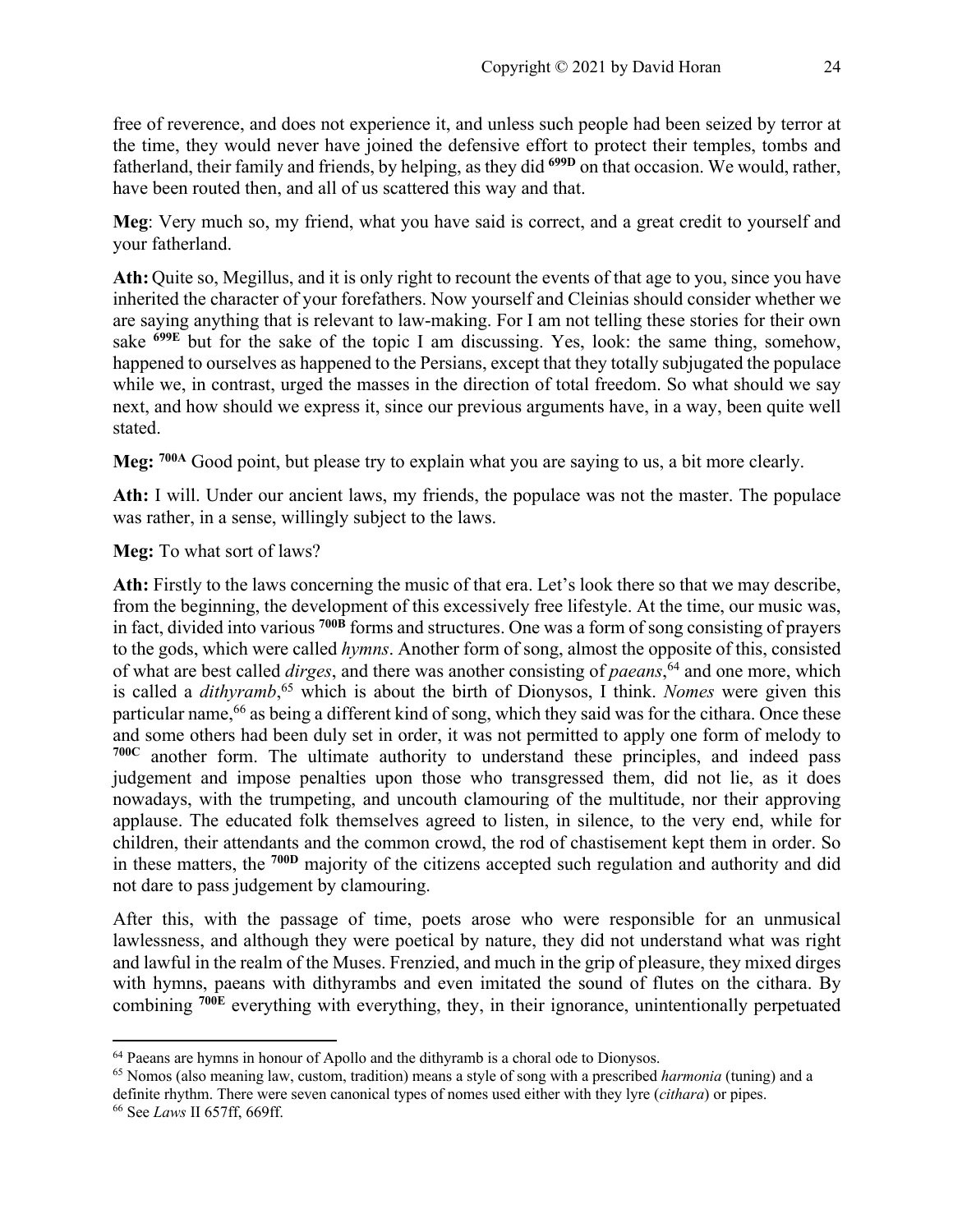the false notion that there is no such thing as correctness in music, and that it is quite alright to pass judgement based upon the pleasure it affords to whoever enjoys it, regardless of whether that person is good or bad. By composing works of this sort and adding words of a similar sort, they instilled musical lawlessness into most of the people, and the audacity to believe that they were themselves, competent judges. And so, the spectators **701A** became noisy folk rather than a quiet people, as though they themselves understood what was good and bad in the realm of music, and so, instead of the rule by the best, a degenerate rule by the spectators arose. Now, if a democracy of free men had arisen, in music alone, that would not have been a particularly serious development. But our current notion that everyone is wise about everything began with music, as did lawlessness, and following close behind them came liberty, for believing that they knew so much, they had no fear, and their lack of fear begat an absence of shame, for it is surely shamelessness of the lowest order not to fear the opinion **701B** of the best, because of an impudence born of excessive liberty.

#### **Meg:** Very true.

**Ath:** Next after this freedom comes another, which is an unwillingness to be subservient to rulers, and after this comes a flight from any subservience to, or correction by father, mother or elders. As the end approaches, they have an urge to pay no heed to any laws, and finally, towards **701C** the very end of the process, they disregard oaths, entreaties, and anything to do with the gods, as they display and imitate the fabled ancient nature of Titans,  $67$  and reverting once more to the same conditions as those fellows, they usher in a harsh age of unrelenting evils. Well what, again, is the point of saying all this? Apparently I should restrain the argument from time to time, and not allow myself to be borne along **701D** by the force of the argument, like a horse with no bridle in its mouth, and, as the saying goes, "fall off my donkey". So I repeat the question once more: what is the point of saying all this?

# **Meg:** Good question.

Ath: The point relates to what was said previously.

# **Meg:** Which was?

Ath: We said<sup>68</sup> that the lawgiver should frame laws with three aims in view: that the city, under his laws, will be free, friendly towards itself, and possessed of reason. These were the aims, were they not?

# **Meg:** Certainly.

**Ath: 701E** With these aims in view we picked the most authoritarian system of government and the one that allowed most freedom, and we are now considering which of these two is governed in the correct manner. Taking a moderate example of each of these, of authoritarianism on the one hand, and of freedom on the other, we saw that everything went exceptionally well for them in each case. But when they went on to the extreme either of subservience in one case, or its opposite in the other, there was no benefit to either of them.

<sup>&</sup>lt;sup>67</sup> The 12 Titans, the older generation of gods, are the first-born children of Ouranos and Gaia. The Titans are overthrown by their children, the Olympian gods. The constant battle between the Titans and the Olympians ends when Zeus (an Olympian) imprisons them in the depths of Tartarus.

<sup>68</sup> See 693B-C